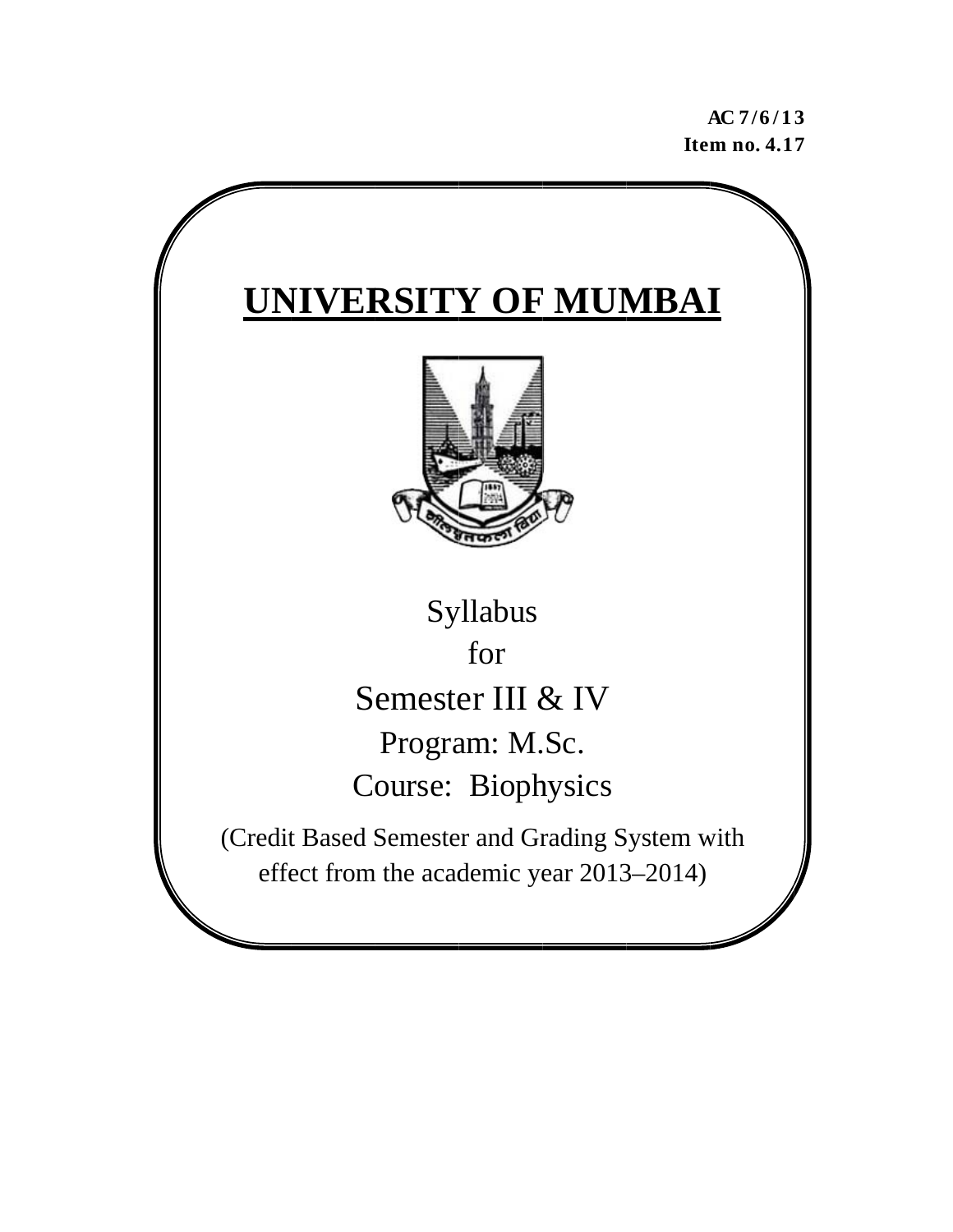# **M.Sc. Biophysics Semester III & IV (Credit Based Semester & Grading system)**

# **Semester III**

| Paper           | Paper nomenclature                | Lectures | Credit | Practical            | <b>Hrs</b> | Credit | Total  |
|-----------------|-----------------------------------|----------|--------|----------------------|------------|--------|--------|
| code            |                                   |          |        | Paper No &           |            |        | Credit |
|                 |                                   |          |        | Code                 |            |        |        |
| <b>PSBP 301</b> | Physiological Biophysics          | 60       | 04     | Paper I              | 60         | 02     | 06     |
|                 |                                   |          |        | (PSBPP 301)          |            |        |        |
|                 |                                   |          |        |                      |            |        |        |
| <b>PSBP302</b>  | Bio crystallography<br>$\&$       | 60       | 04     | Paper II             | 60         | 02     | 06     |
|                 | <b>Magnetic Resonance</b>         |          |        | (PSBPP 302)          |            |        |        |
|                 | Techniques                        |          |        |                      |            |        |        |
| <b>PSBP303</b>  | <b>Radiation Biophysics</b>       | 60       | 04     | Paper III            | 60         | 02     | 06     |
|                 |                                   |          |        | (PSBPP 303)          |            |        |        |
|                 |                                   |          |        |                      |            |        |        |
| <b>PSBP304</b>  | Advanced in Biophysical           | 60       | 04     | Paper IV             | 60         | 02     | 06     |
|                 | Techniques                        |          |        | (PSBPP 304)          |            |        |        |
|                 |                                   |          |        |                      |            |        |        |
|                 | Total                             |          |        |                      |            |        | 24     |
|                 | <b>Semester IV</b>                |          |        |                      |            |        |        |
| <b>PSBP 401</b> | <b>Medical Biophysics</b>         | 60       | 04     | Paper $\overline{V}$ | 60         | 02     | 06     |
|                 |                                   |          |        | (PSBPP 401)          |            |        |        |
|                 |                                   |          |        |                      |            |        |        |
|                 |                                   |          |        |                      |            |        |        |
| <b>PSPBP</b>    | Nanomaterials in biology          | 60       | 04     | Paper VI             | 60         | 02     | 06     |
| 402             | and medicine                      |          |        | <b>PSBP 402</b>      |            |        |        |
|                 |                                   |          |        |                      |            |        |        |
| <b>PSBP403</b>  | <b>Elements of Bioinformatics</b> | 60       | 04     | Paper VII            | 60         | 02     | 06     |
|                 | & Chemoinformatics                |          |        | (PSBPP 403)          |            |        |        |
|                 |                                   |          |        |                      |            |        |        |
| <b>PSBP404</b>  | Molecular Modelling &             | 60       | 04     | Paper VIII           | 60         | 02     | 06     |
|                 | Drug design                       |          |        | (PSBP 404)           |            |        |        |
|                 | Total                             |          |        |                      |            |        | 24     |
|                 | Grand Total (Sem III & IV)        |          |        |                      |            |        | 48     |

# **Total credits for M.Sc. Part II =(Sem III‐ 24 and sem IV‐24) =48**

**Evaluation:** The students will be evaluated internally and externally. The internal evaluation is done by teachers and external evaluation done by the committee appointed by the University norms. Standard passing and scale as per the University norms.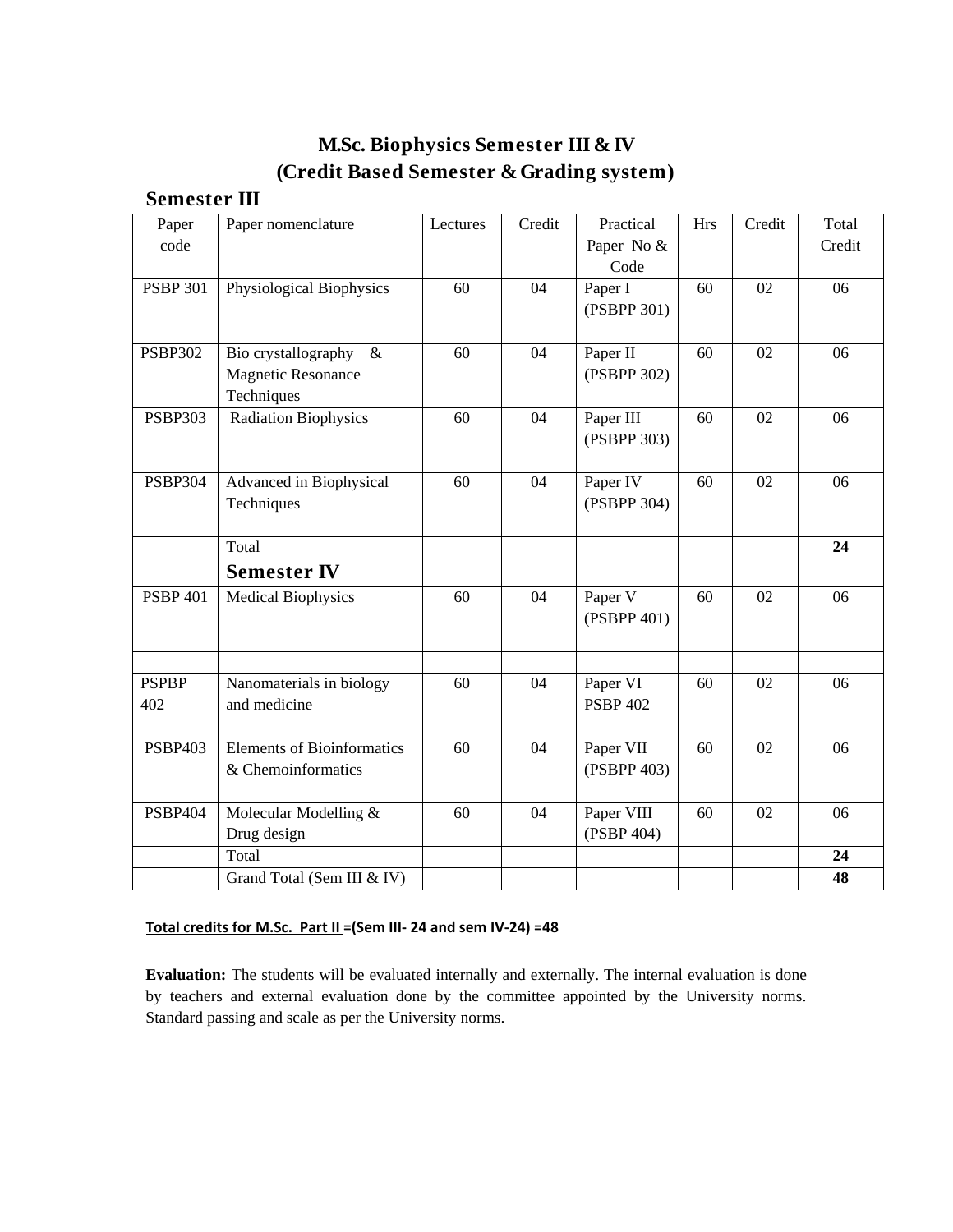# **M.Sc. Biophysics Syllabus Semester III & IV Credit Based and Grading System To be implemented from the Academic year 2013-2014 SEM: III Theory Papers**

# **SEMESTER III**

| Course<br>Code | <b>UNIT</b> | <b>TOPIC</b> Heading                          | Lectures | Credits |
|----------------|-------------|-----------------------------------------------|----------|---------|
|                |             | Biophysics of Nerve & Muscle:                 | 15       |         |
|                | П           | Biophysics of Circulatory & Excretory system: |          |         |
| <b>PSBP301</b> | Ш           | Biophysics of respiration                     | 15       | 04      |
|                | IV          | Biophysics of special senses                  | 15       |         |
|                |             | Total                                         | 60       |         |

 **Paper** IX **:** Physiological Biophysics

#### **Paper X:** Bio Crystallography & Magnetic Resonance Techniques

| Course<br>Code | <b>UNIT</b> | <b>TOPIC</b> Heading                                                   | Lectures | Credits |
|----------------|-------------|------------------------------------------------------------------------|----------|---------|
|                |             | <b>NMR</b> Spectroscopy                                                | 15       |         |
|                | П           | <b>ESR</b> Spectroscopy                                                | 15       |         |
| <b>PSBP302</b> | Ш           | X-ray diffraction of the macromolecules:<br>Concept of crystallization | 15       | 04      |
|                | IV          | <b>Fibre Structure Determination</b>                                   |          |         |
|                |             | Total                                                                  | 60       |         |

**Paper XI:** Radiation Biophysics

| Course<br>Code | <b>UNIT</b> | <b>TOPIC</b> Heading                       | Lectures | Credits |
|----------------|-------------|--------------------------------------------|----------|---------|
| <b>PSBP303</b> |             | <b>Elements of Nuclear Physics</b>         | 15       |         |
|                | П           | Interaction of Radiation with Matter:      | 15       | 04      |
|                | Ш           | Interaction Of Radiation with Living Cells | 15       |         |
|                | IV          | Biological Effects of Radiation:           |          |         |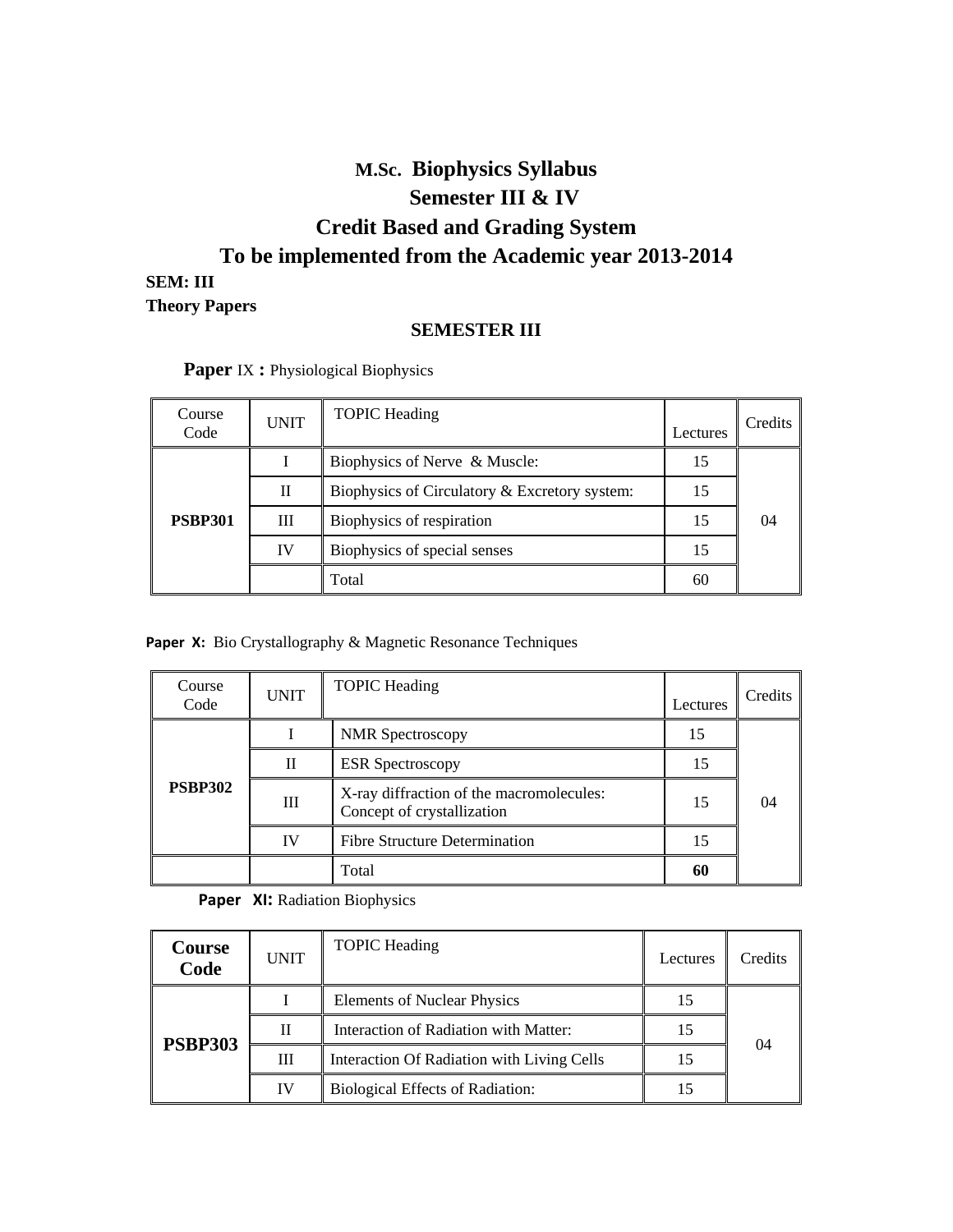# **Paper XII:** Advanced Biophysical Techniques

| <b>TOPIC Heading</b><br><b>Course Code</b><br><b>UNIT</b> |    | <b>Lectures</b>               | <b>Credits</b> |    |  |
|-----------------------------------------------------------|----|-------------------------------|----------------|----|--|
|                                                           |    | <b>Advanced Spectroscopy</b>  | 15             |    |  |
| <b>PSBP304</b>                                            | Н  | Advanced Microscopy I         |                |    |  |
|                                                           | Ш  | <b>Advanced Microscopy II</b> |                | 04 |  |
|                                                           | IV | Immunotechnniques             | 15             |    |  |
|                                                           |    | Total                         | 60             |    |  |

# **Practical Papers**

| Course code      | Title                            | Credits |
|------------------|----------------------------------|---------|
| <b>PSBPP 301</b> | Physiological Biophysics         | 02      |
| <b>PSBPP 302</b> | <b>Structural Biophysics</b>     | 02      |
| <b>PSBPP 303</b> | Radiation & Medical Biophysics   | 02      |
| <b>PSBPP 304</b> | Review of Literature & Viva Voce | 02      |
|                  | Total                            | 08      |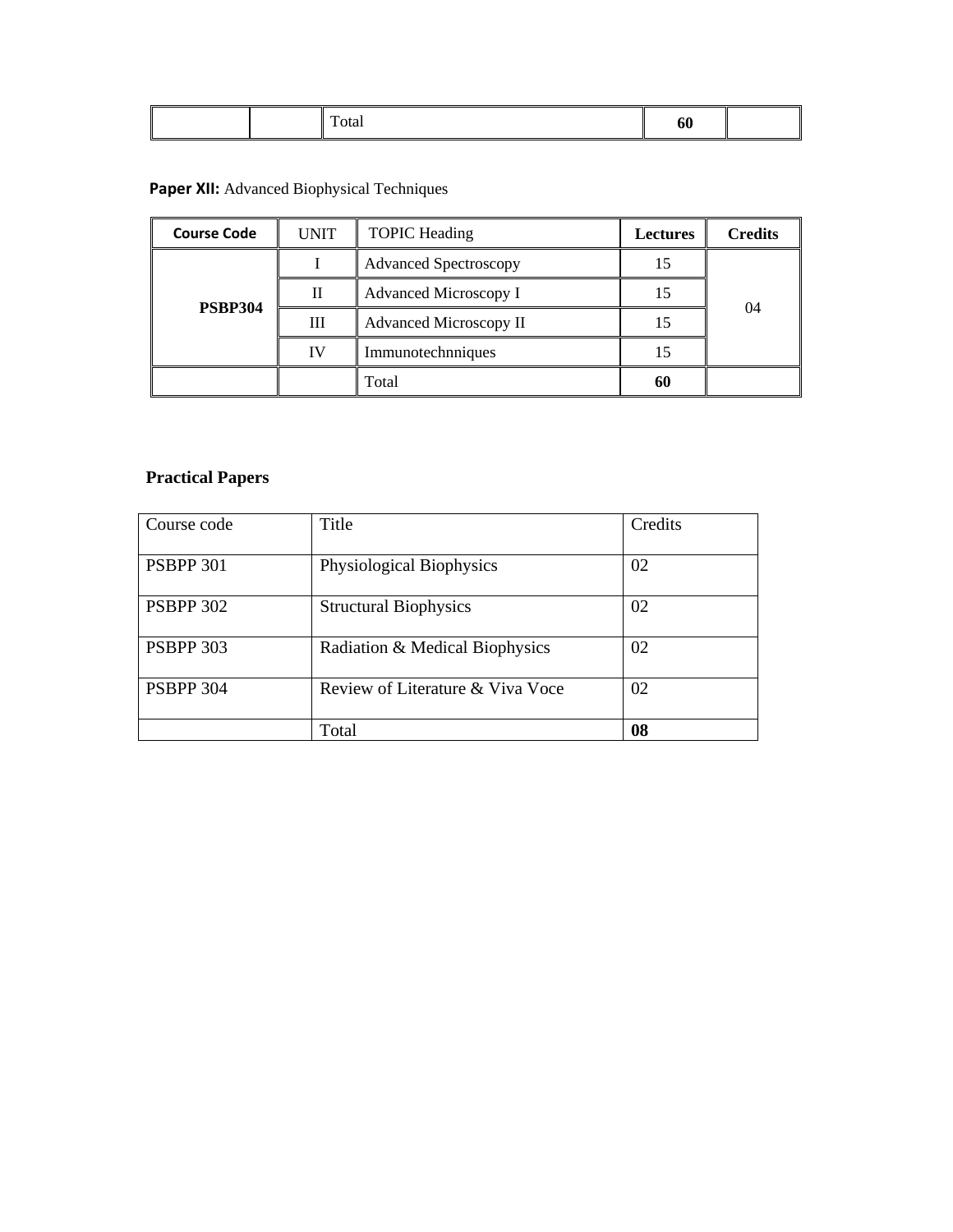# **Syllabus details**

# **SEMESTER III**

## **Paper IX: Course code: PSBP 301: Title: Physiological Biophysics**

| <b>Course Code</b>                    | Title                    | Credits: 04         |
|---------------------------------------|--------------------------|---------------------|
| <b>PSBP 301</b>                       | Physiological Biophysics | <b>Lectures: 60</b> |
| Unit I: Biophysics of Nerve & Muscle: |                          | 15 lectures         |

Structure of nerve, classification of nerves, myelinated and non-myelinated nerve, generation of nerve impulse, propagation of nerve impulse, synapse, synaptic transmission, Inhibitory post synaptic potential (IPSP), excitatory post synaptic potential (EPSP), glial cell, blood brain barrier, Brain Waves (EEG) : origin of alpha, beta, delta & theta, sleep and wakefulness. Regulation of body temperature by physical, chemical & neural mechanisms, acclimatization.

Molecular structure of skeletal, cardiac and smooth muscle, motor unit, molecular basis of muscle contractions (isometric, isotonic & lengthening), work done by muscle, excitation contraction coupling, properties of muscle, neuromuscular transmission, Electromyography.

#### **Unit II**: *Biophysics of Circulatory & Excretory system*: **15 lectures**

Initiation and conduction of cardiac impulse, Electrocardiogram (ECG) and its characteristics, Hemodynamic principles, Physics of Blood viscosity, specific gravity, physics of plasma and serum. Different blood vesicles present in the vascular system, arterial blood Pressure, measurement, effect of hydrostatic pressure on arterial and venous blood pressure, blood volume, blood flows (laminar & turbulent), Reynolds number. Peripheral resistance and its role in vascularity. Cardiac output, factors affecting cardiac output (Exercise, Haemorrhage & blood pressure), myocardial infarction.

Structure of nephron, glomerulus, tubules. Tubular functions: Reabsorption & Excretion. Osmotic equilibrium: maintenance of osmotic pressure, regulation of body fluid osmolarity. Glomerular filtration rate and factors affecting it, oedema. Function of kidney (autoregulation, acid base balance). Renal blood flow.

**Unit III**: *Biophysics of respiration*: **15 lectures**

Introduction to respiratory system, structure of lungs, diffusion, exchange and transport of gases, physics of pulmonary circulation, perfusion and ventilation. Control of respiration (neuronal & chemical), lung capacities and volumes, lung function tests. Effect of altitude changes on body, high altitude- mountain sickness, low altitude- deep sea driving, adapative changes, effect of changes in gravitational forces on body (space, aviation), adaptive changes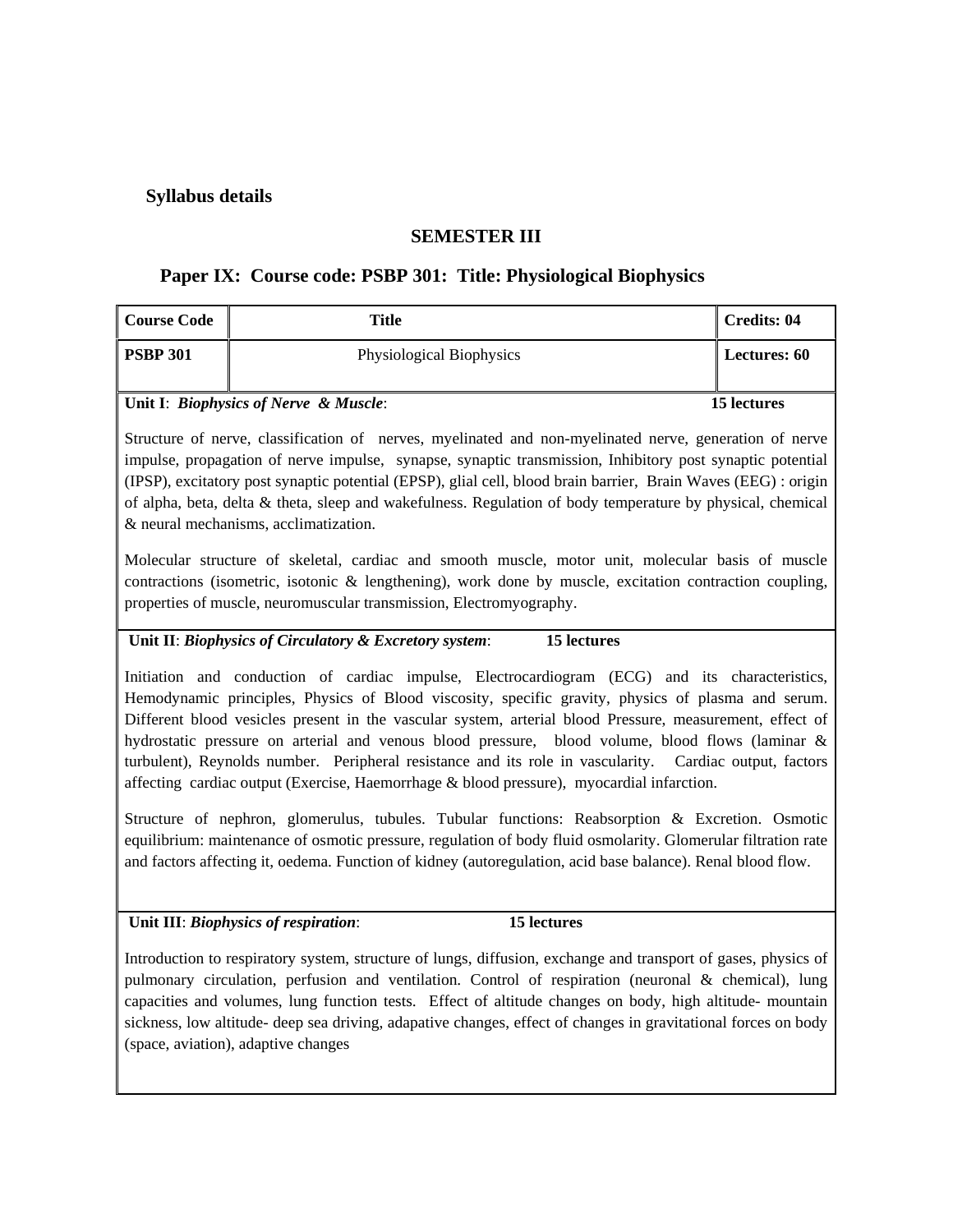#### **Unit IV**: *Biophysics of special senses***: 15 lectures**

Structure of the eye, Optics of Vision: refraction, refractive errors, visual acuity, monocular & binocular vision, size of image, role of ocular lens, cataract formation, retinal pigments, rods and cones, Photochemistry of vision, visual cycle. Neurophysiology of vision, colour vision, visual pathway, blindness. Structure of ear, physics of audition (amplitude, frequency, pitch), unit of measurement of sound, intensity, conduction of sound through bone ossicles, impedance matching. Role of inner ear (cochlear mechanism), mechanisms of hearing, detection of localization of sound (direction), loudness of sound (amplitude), discrimination of pitch of sound, Audiometry, deafness, hearing aids. Taste & Smells: taste receptors & their role, conduction, pathway of smell. Balance & Rotation: Biophysics of posture movement, organisation of vestibular apparatus, mechanical sensors, fluid dynamics of semicircular canals, role of utricle, saccule & otolith organs, importance of vestibular function.

# **Paper X :** Course Code : **PSBP 302: Bio crystallography & Magnetic resonance techniques**

| <b>Course code</b>          | Title                                          |                                                                                                                                                                                                                                                                                                                                                                                                         | Credit:04           |
|-----------------------------|------------------------------------------------|---------------------------------------------------------------------------------------------------------------------------------------------------------------------------------------------------------------------------------------------------------------------------------------------------------------------------------------------------------------------------------------------------------|---------------------|
| <b>PSBP 302</b>             | <b>Bio crystallography</b>                     | & Magnetic resonance techniques                                                                                                                                                                                                                                                                                                                                                                         | <b>Lectures: 60</b> |
| Unit I: NMR Spectroscopy:   |                                                | 15 lectures                                                                                                                                                                                                                                                                                                                                                                                             |                     |
| resonance in membranes      |                                                | Modern techniques for structure elucidation FT and FFT Nuclear over Hauser effect. Basic 2D<br>Spectroscopy benefits of 2D experiments (COSYNOESY). Assignment problem in biopolymers,<br>Ligand binding to macromolecules, Chemical exchange, <sup>1</sup> H NMR spectroscopy, monitoring of<br>cellular pH, gradient in tumor cells etc. Fluidity gradient in lipids, chemical shift, anisotropy of P |                     |
| Unit II : ESR Spectroscopy: |                                                | <b>15 lectures</b>                                                                                                                                                                                                                                                                                                                                                                                      |                     |
|                             |                                                | Spin labeling: a reporter group technique requirement of such a group, Nitro-oxide spin label probes                                                                                                                                                                                                                                                                                                    |                     |
|                             |                                                | and their molecular structures, anisotropy of order parameters, dynamics information obtained from                                                                                                                                                                                                                                                                                                      |                     |
|                             |                                                | ESR molecular polarity from biochemical data, orientation and Intra-molecular distances.                                                                                                                                                                                                                                                                                                                |                     |
|                             |                                                | Applications of these concepts to studying the structure and function of enzyme i.e. lysozyme etc. (ii)                                                                                                                                                                                                                                                                                                 |                     |
|                             |                                                | conformational changes in trypsin, spin labeled ligands as probe for binding sites, lipid spin label in                                                                                                                                                                                                                                                                                                 |                     |
| the biological membranes    |                                                |                                                                                                                                                                                                                                                                                                                                                                                                         |                     |
|                             | Unit III: X-ray diffraction of macromolecules: |                                                                                                                                                                                                                                                                                                                                                                                                         |                     |
|                             |                                                | 15 lectures                                                                                                                                                                                                                                                                                                                                                                                             |                     |
|                             |                                                | Bragg's law, Parameters governing crystallization of proteins and nucleic acids; Analysis of                                                                                                                                                                                                                                                                                                            |                     |
|                             |                                                | diffraction data Evaluation of unit cell dimension and space group, phase determinations; Calculation                                                                                                                                                                                                                                                                                                   |                     |
|                             |                                                | and interpretation of electron density map crystal structure; Analysis of structures of proteins, nucleic                                                                                                                                                                                                                                                                                               |                     |
|                             | acids, DNA-RNA and triple helical complexes.   |                                                                                                                                                                                                                                                                                                                                                                                                         |                     |
|                             | Unit IV: Fiber Structure Determination:        | 15 lectures                                                                                                                                                                                                                                                                                                                                                                                             |                     |

Diffraction by poly crystalline system; Diffraction by a helical chain and a discontinuous helix; X-ray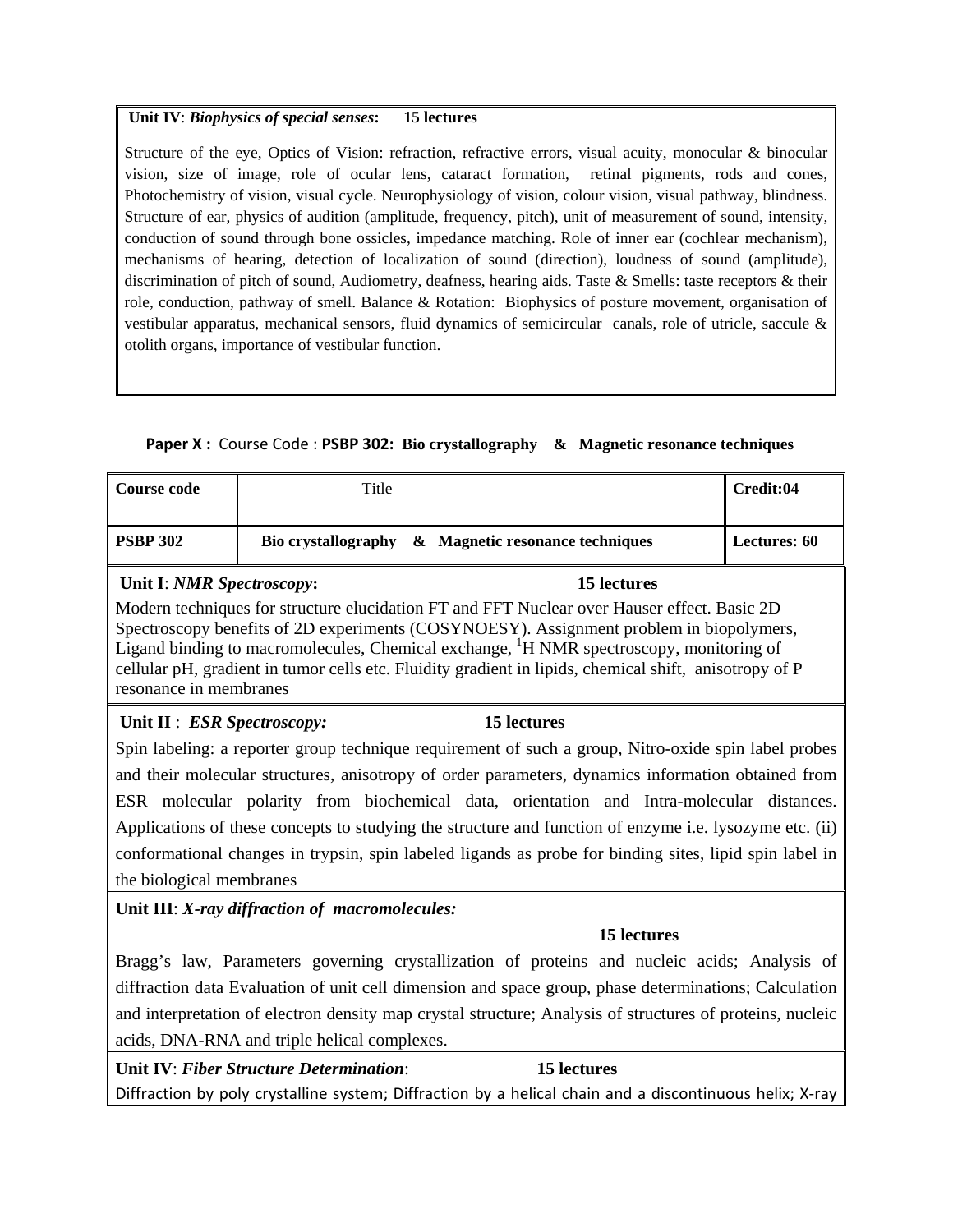scattering of helix; Analysis of the structure of fibrous proteins; Effect of intermolecular packing; Xray scattering from nucleic acid fibers

#### **Paper XI: Course Code: PSBP 303: Title: Radiation Biophysics: PSBP 303**

| Course code     | Title                       | Credit:04           |
|-----------------|-----------------------------|---------------------|
| <b>PSBP 303</b> | <b>Radiation Biophysics</b> | <b>Lectures: 60</b> |

#### **Unit I**: *Elements of Nuclear Physics***: 15 lectures**

Structure of atom. Nuclear Nomenclature. Atomic Mass and Energy Units, Atomic Energy Levels, Nuclear Forces, Particulate and Electromagnetic Radiation, Wave Model and Quantum Model, Radioactivity. Alpha, Beta and Gamma Radiation. Radioactive series. Decay law, Half-life, Meanlife, Biological half-life, Effective half-life, Modes of Radioactive Decay, Nuclear Reactions, Neutron activation, production of medically important isotopes using cyclotron.

## **Unit II**: *Interaction of Radiation with Matter*: **: 15 lectures**

Ionization and Excitation of matter by charged particles, Specific ionization, Linear Energy Transfer (LET), Bragg's law, Range Energy Relations, Bremsstrahlung, Interaction, of Gamma rays with Matter, Photoelectric effect, Compton effect, pair production, Attenuation and Absorption Coefficients, Radiation Units-Unit of Exposure, KERMA, Absorbed Dose and Derived Units-Equivalent Dose and Effective Dose.

#### **Unit III:** *Interaction Of Radiation with Living Cells***: 15 lectures**

Critical Target, Direct and Indirect Effects of Radiation, Nature of the Damage Induced by Radiation, Models of Cell survival, Target Theory and Linear Quadratic Model, Modification of Cell Survival by LET, Oxygen, Chemicals, Cell Stage, Dose Rate, Dose Fractionation and Hyperthermia. Repair and Recovery. Basis of Radio Sensitivity of Cells. DNA Content and Radiosensitivity, Law of Bergonie and Tribondeau, Induction of Mutations and Chromosomal Aberrations, Assessment of DNA damage by single cell gel electrophoresis, Application of CA analysis in Biodosimetry.

#### **Unit IV***:* **Biological Effects of Radiation**: **: 15 lectures**

Introduction, Historical Data Base, Somatic and Genetic Effects, Immediate and Late Effects. Stochastic and Deterministic Effects. Damage to Individual Organs. Skin, Eye Lens, Reproductive System, Lungs, Endocrine Glands, Threshold Doses, Radiation Sickness, Radiation Syndromes: Haemopoietic Syndrome G.I. Syndrome, CNS Syndrome LD50 (60) Dose, Late Damage in Skin, Lung and Other Organs. Prenatal Radiation Effects, Radiation Carcinogenesis, Human Data, Risk Evaluation by A-Bomb Survivor Data, Genetic Risk Evaluation, Radiobiological Basis for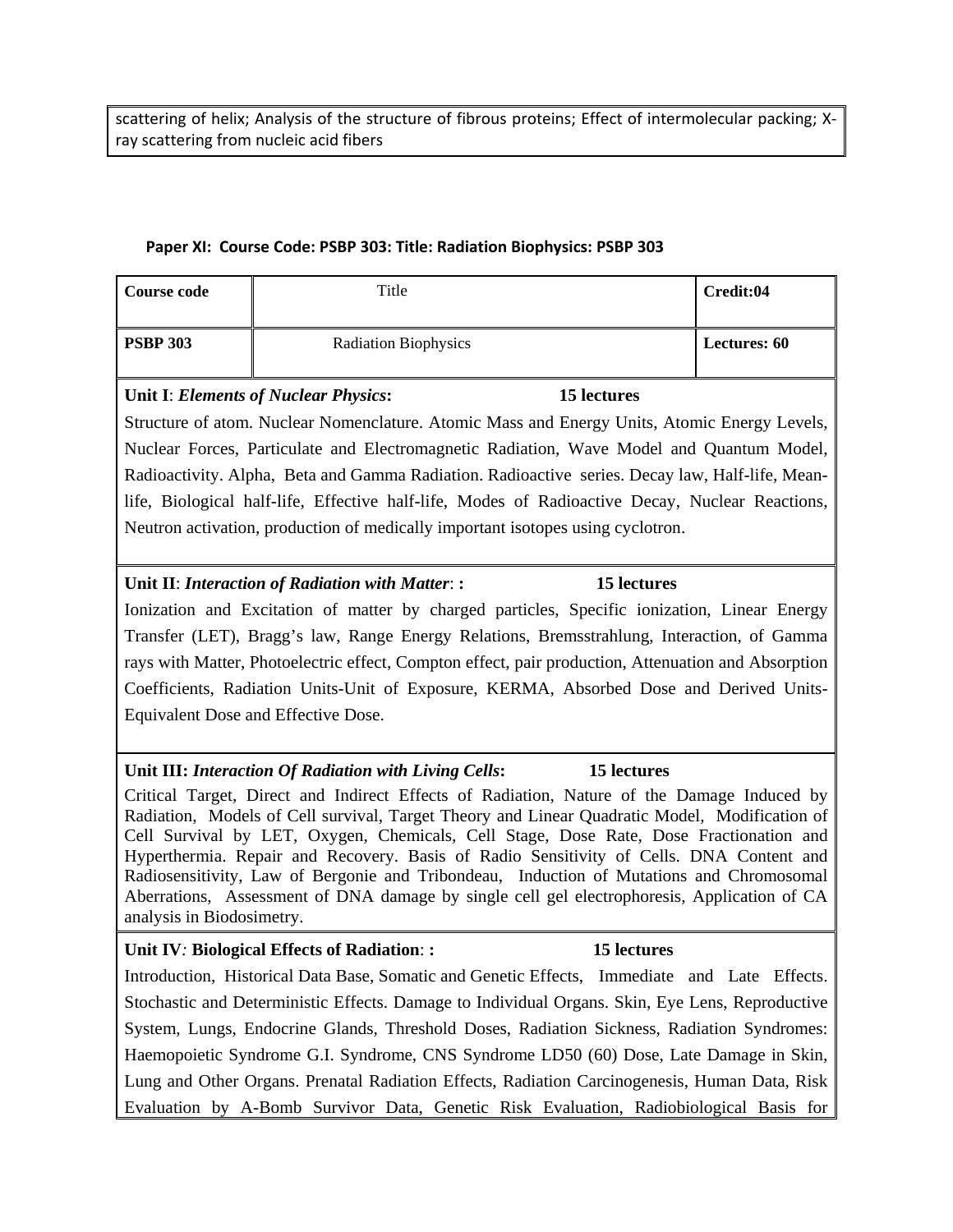Radiation Protection Standards, Maximum Permissible Limits For Radiation Exposure

# **Paper XII**: **PSBP 304 : Advanced Biophysical Techniques**

| <b>Course code</b>                                                                                                                                                                                                                                                                                                                                                                                                                                                      | Title                                                                                                                                                                                   | Credit:04           |  |  |  |
|-------------------------------------------------------------------------------------------------------------------------------------------------------------------------------------------------------------------------------------------------------------------------------------------------------------------------------------------------------------------------------------------------------------------------------------------------------------------------|-----------------------------------------------------------------------------------------------------------------------------------------------------------------------------------------|---------------------|--|--|--|
| <b>PSBP 304</b>                                                                                                                                                                                                                                                                                                                                                                                                                                                         | <b>Advanced Biophysical Techniques</b>                                                                                                                                                  | <b>Lectures: 60</b> |  |  |  |
| Unit I: Advanced Spectroscopy: Basics of Fluorescence correlation spectroscopy, fluorescent speckle<br>microscopy, Image correlation spectroscopy, single molecule tracking in cell biophysics. Principle and<br>Methods of ultrafast structural dynamics of biological systems, Mass Spectrometry: Principle of ionization,<br>separation analysis, structural and functional proteomics, chemical labelling approach, structural mass<br>(15Lectures)<br>spectroscopy |                                                                                                                                                                                         |                     |  |  |  |
|                                                                                                                                                                                                                                                                                                                                                                                                                                                                         | Unit II: Advanced Microscopy I: Principles, methodology and application of confocal microscopy, Atomic<br>Force Microscopy (AFM). Raman & IR Microscopy, CARS microscopy. (15 lectures) |                     |  |  |  |
| Unit III: Advanced Microscopy II: Principle and methodology & applications of electron microscopy,<br>structure determination of macromolecular complexes by cryo-electron microscope, analysis of 2D crystal by<br>electron microscopy. Cryo electron microscopy & tomography of virus particles. Fundamentals of LASERS,<br>FRET, Patch Clamp technique, Fast flow kinetics in enzyme catalysis.<br>$(15$ lectures).                                                  |                                                                                                                                                                                         |                     |  |  |  |
| Unit IV: Immunotechniques: Classifications of antibodies, immune reactions, Polyclonal, monoclonal<br>antibodies, generation of antibodies, application of hybridoma technology. Techniques based on antigen-<br>reaction. Principles, methodology & applications of Ouchterlony<br>immunodiffusion,<br>antibody<br>immunoelectrophoeresis, immunoaffinity, chromatography, rocket immunoelectrophoresis, radioimmunoassay                                              |                                                                                                                                                                                         |                     |  |  |  |

(RIA), Enzyme linked immune sorbent assay(ELISA), Dotblot, immunoelectron microscopy. (**15 lectures)**.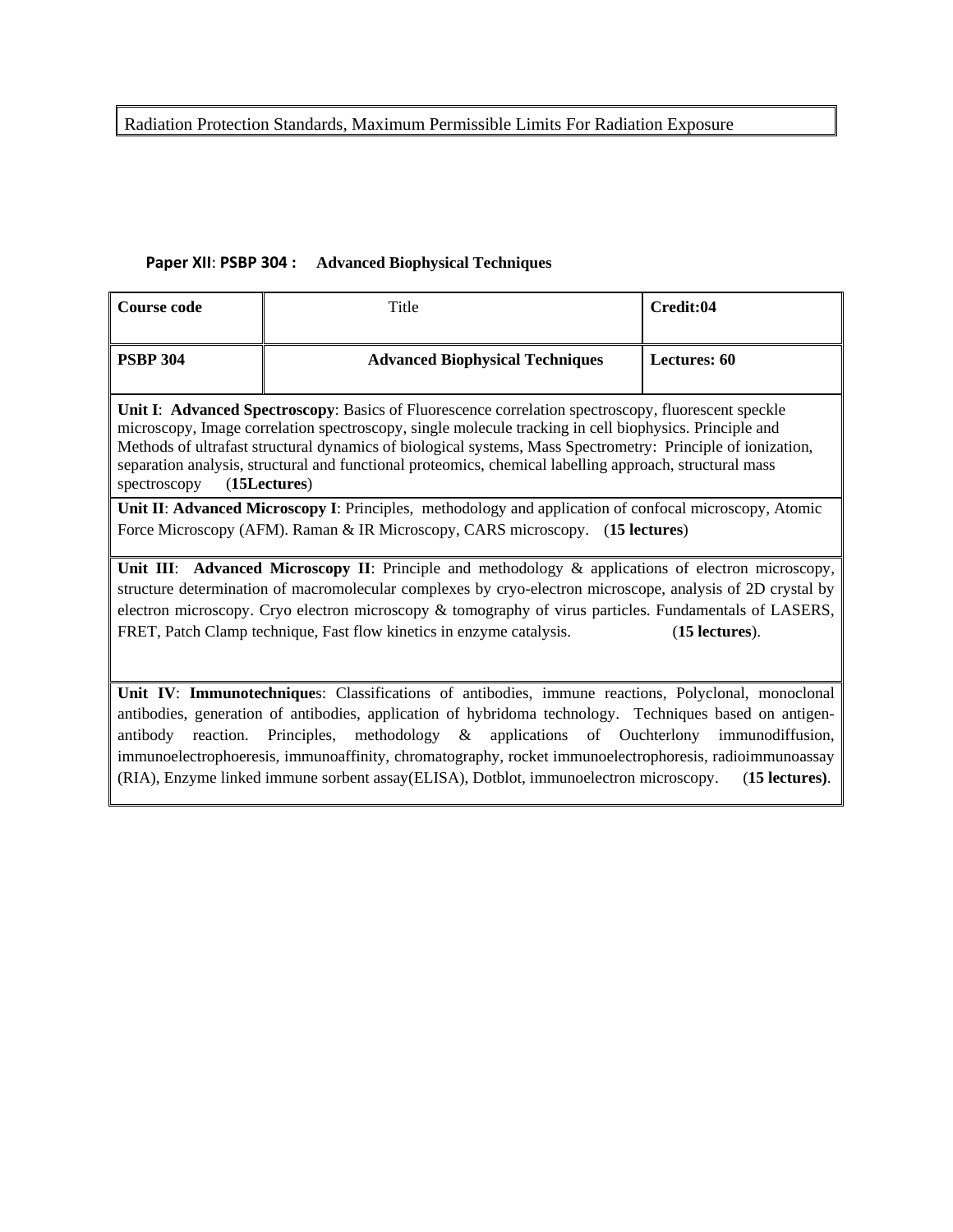#### **SEMESTER III Practicals**

| Course<br>Code | Title                                                                                                                                                                                                                                                                                                                                                                                                                                                                                                                                                                                                                                                                                                                                                                                    | <b>Credit</b><br>S |
|----------------|------------------------------------------------------------------------------------------------------------------------------------------------------------------------------------------------------------------------------------------------------------------------------------------------------------------------------------------------------------------------------------------------------------------------------------------------------------------------------------------------------------------------------------------------------------------------------------------------------------------------------------------------------------------------------------------------------------------------------------------------------------------------------------------|--------------------|
| PSBPp301       | <b>Structural Biophysics</b><br>1. Study of ligand binding interaction using Surface Plasmon Resonance<br>Analyzer (SPR) (Demonstration).<br>2. Damage to plasmid pBR 322 DNA and its observation under UV<br>transilluminator<br>3. Study of DNA damage by comet assays<br>4. Observe DNA damage under fluorescence microscope.<br>5. Preparation of samples for fluorescence images and their observation.<br>6. Determination of partition coefficient of amino acids and hydrophobicity/<br>association studies.<br>7. Protein folding using denaturation by urea and refolding/renaturation of<br>RNAase.<br>8. Preparation and staining of microtome sections of mammalian tissues<br>(Demonstration)<br>9. Circular Dichroism and determination of alpha helicity (Demonstration) | $\mathbf{2}$       |
| PSBPp 302      | <b>Title: Physiological Biophysics</b><br>Study of surface potentials (EEG, ERG, EMG, EOG, ECG etc) of human subjects.<br>1.<br>Study of pulmonary functions.<br>2.<br>3. To study the velocity of nerve impulse<br>Study of evoked potentials in human and animal subjects<br>4.<br>Study of cardiopulmonary test/Heart Rate recovery<br>5.<br>6. Measurement of BP and Pulse in human subjects<br>Study of reaction time in human subjects<br>7.<br>8. Study of Ergography<br>Study of hearing response to different frequency in human subject.<br>9.<br>10. PCV, MCV, ESR                                                                                                                                                                                                            | $\mathbf{2}$       |
| PSBPP303       | <b>Radiation &amp; Medical Biophysics</b>                                                                                                                                                                                                                                                                                                                                                                                                                                                                                                                                                                                                                                                                                                                                                | 2                  |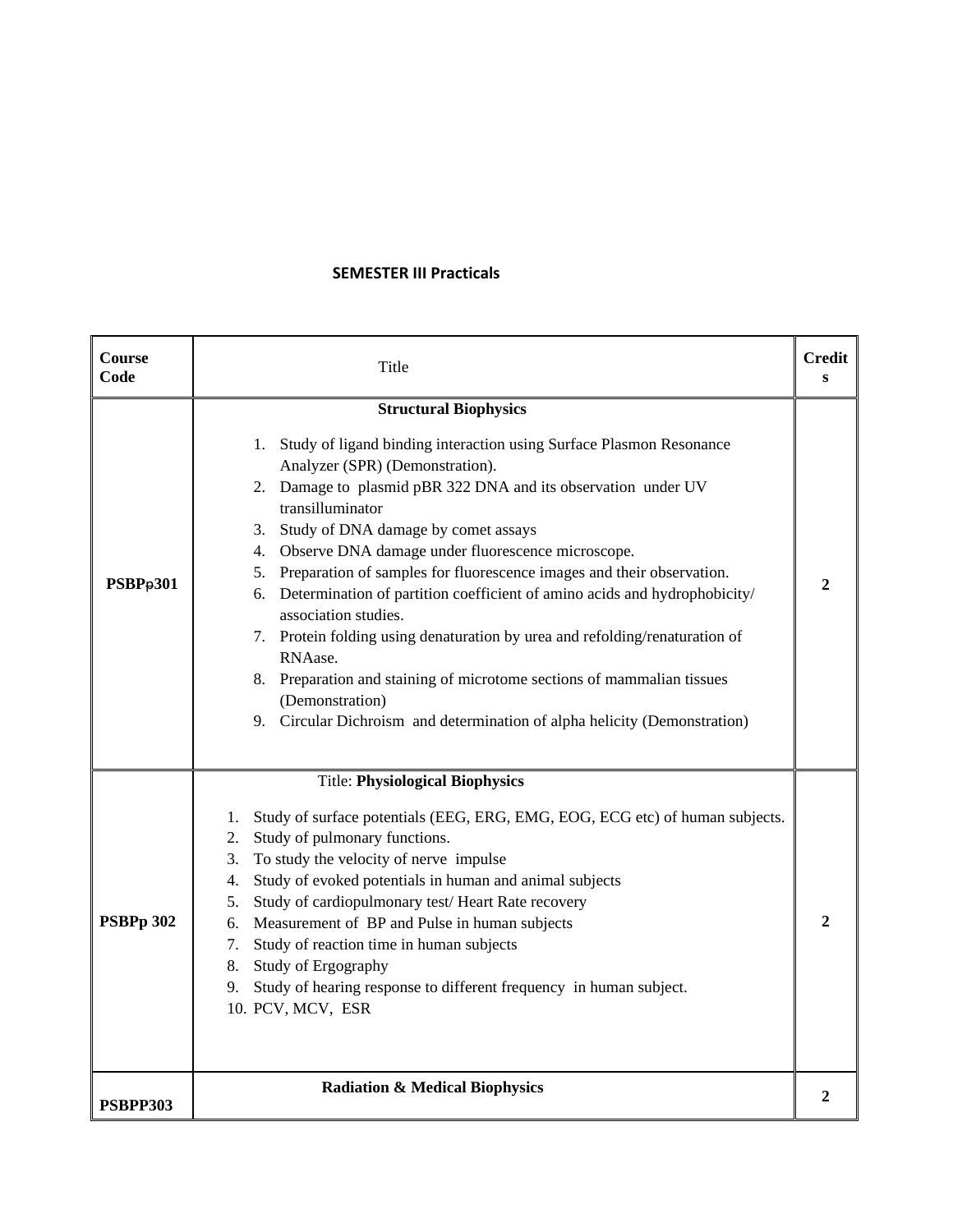|                 | 1. To study the characteristics of GM tube and determination of its operating   |  |
|-----------------|---------------------------------------------------------------------------------|--|
|                 | voltage.                                                                        |  |
|                 | 2. To verify inverse square law of gamma/uv rays                                |  |
|                 | 3. To study the nuclear counting statistics                                     |  |
|                 | 4. To determine linear and mass attenuation co-efficient using gamma source for |  |
|                 | aluminium, lead and copper.                                                     |  |
|                 | 5. Estimation of efficacy of the GM detector for gamma and beta source          |  |
|                 | 6. To study Beta particle range and maximum energy                              |  |
|                 | 7. To measure short half life of radiation source                               |  |
|                 | 8. To measurement of UV radiation dose by chemical and physical methods         |  |
|                 | 9. To determine gamma radiation dose using Fricke Dosimeter.                    |  |
|                 | 10. Effect of UV radiation on bacterial /mammalian cell survival.               |  |
|                 |                                                                                 |  |
| <b>PSBPP304</b> | Review of literature & viva voce                                                |  |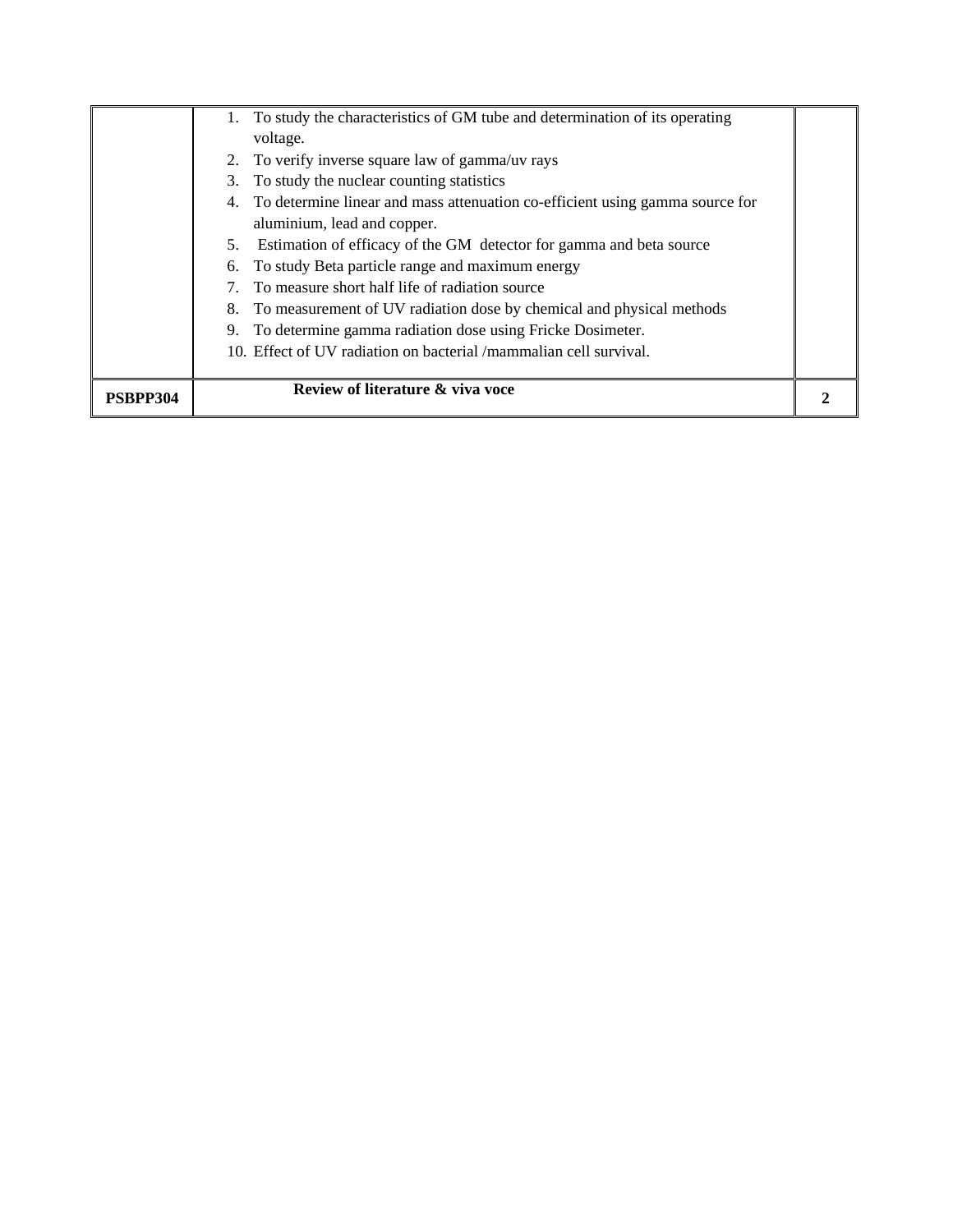# **SEMESTER IV Theory Papers**

# **SEMESTER IV**

# **Paper** XIII **:** Medical Biophysics

| Course<br>Code | <b>UNIT</b> | <b>TOPIC HEADINGS</b>                                                 | Lectures | Credits |
|----------------|-------------|-----------------------------------------------------------------------|----------|---------|
|                |             | <b>Biophysical Aspects of Radiotherapy</b>                            | 15       |         |
|                | $_{\rm II}$ | Physics of Radiotherapy, Nuclear Medicine and<br>Diagnostic Radiology | 15       | 04      |
| <b>PSBP401</b> | Ш           | <b>Introduction to Nuclear Medicine</b>                               | 15       |         |
|                | IV          | <b>Basic Radiation Protection</b>                                     | 15       |         |
|                |             | Total                                                                 | 60       | 04      |

# Paper XIV: Nanomaterials in Biology & Medicine

| <b>Course</b><br>Code | <b>UNIT</b> | <b>TOPIC HEADINGS</b>                                  | Lectures | Credits |
|-----------------------|-------------|--------------------------------------------------------|----------|---------|
|                       |             | Introduction                                           | 15       |         |
| <b>PSBP402</b>        | П           | Biosynthesis and characterization of<br>Nanomaterials  | 15       | 04      |
|                       | III         | Nanotoxicology                                         | 15       |         |
|                       | IV          | Applications of nanomaterials in biology<br>& Medicine | 15       |         |
|                       |             | Total                                                  | 60       | 04      |

**Paper XV:** Elements of Bioinformatics & Chemoinformatics

| <b>Course</b><br>Code | JNIT | <b>TOPIC HEADINGS</b> | Lectures | Credits |
|-----------------------|------|-----------------------|----------|---------|
|-----------------------|------|-----------------------|----------|---------|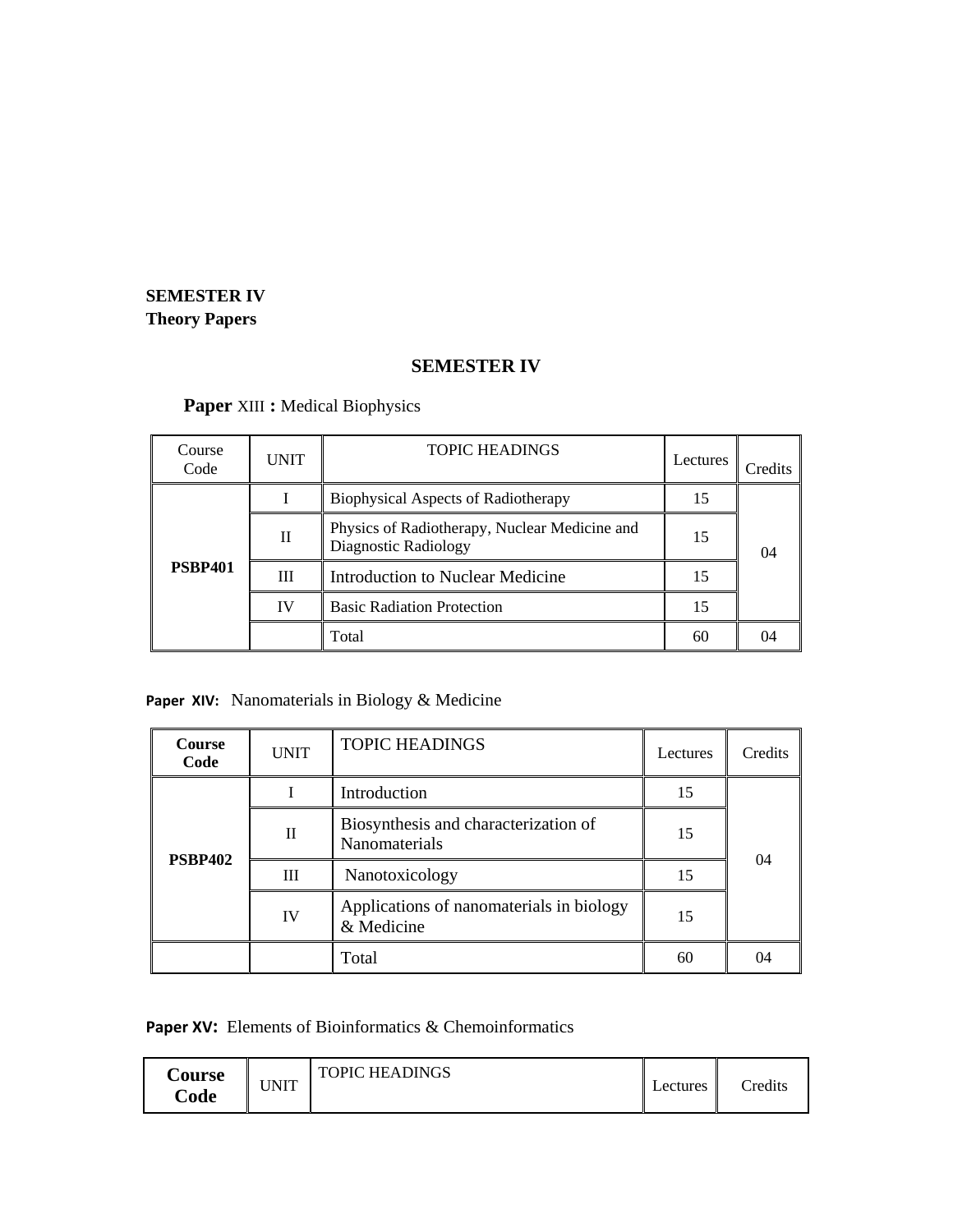| <b>PSBP403</b> |    | Introduction                              | 15 |    |
|----------------|----|-------------------------------------------|----|----|
|                | Н  | Phylogenetics & Structural Bioinformatics | 15 | 04 |
|                | Ш  | Elements of Genomics & Proteomics         | 15 |    |
|                | ΙV | Elements of Chemoinformatics              | 15 |    |
|                |    | Total                                     | 60 | 04 |

# Paper XVI: Molecular Modelling & Drug design

| Course<br>Code | UNIT | <b>TOPIC HEADINGS</b>                         | <b>Lectures</b> | <b>Credits</b> |
|----------------|------|-----------------------------------------------|-----------------|----------------|
|                |      | Molecular mechanics & conformational analysis | 15              |                |
|                | П    | Molecular docking & Energy minimization       | 15              |                |
| <b>PSBP404</b> | Ш    | de novo ligand design $& 3D - QSAR$           | 15              | 04             |
|                | IV   | Pharmacopore Modeling & Virtual screening     | 15              |                |
|                |      | Total                                         | 60              | $\mathbf{0}$   |

# **Practical Papers**

| Course code          | Paper title                                     | Credits |
|----------------------|-------------------------------------------------|---------|
| PSBPP <sub>401</sub> | Nanomaterials in Biology & Medicine             | 02      |
| PSBPP <sub>401</sub> | Bioinformatics, Molecular Modeling & Simulation | 02      |
| <b>PSBPP 403</b>     | Methods in Biophysics                           | 02      |
| <b>PSBPP 404</b>     | Research Project & Viva-voce                    | 02      |
|                      | Total                                           | 08      |

**---------------------------------------------------------------------------------------------------**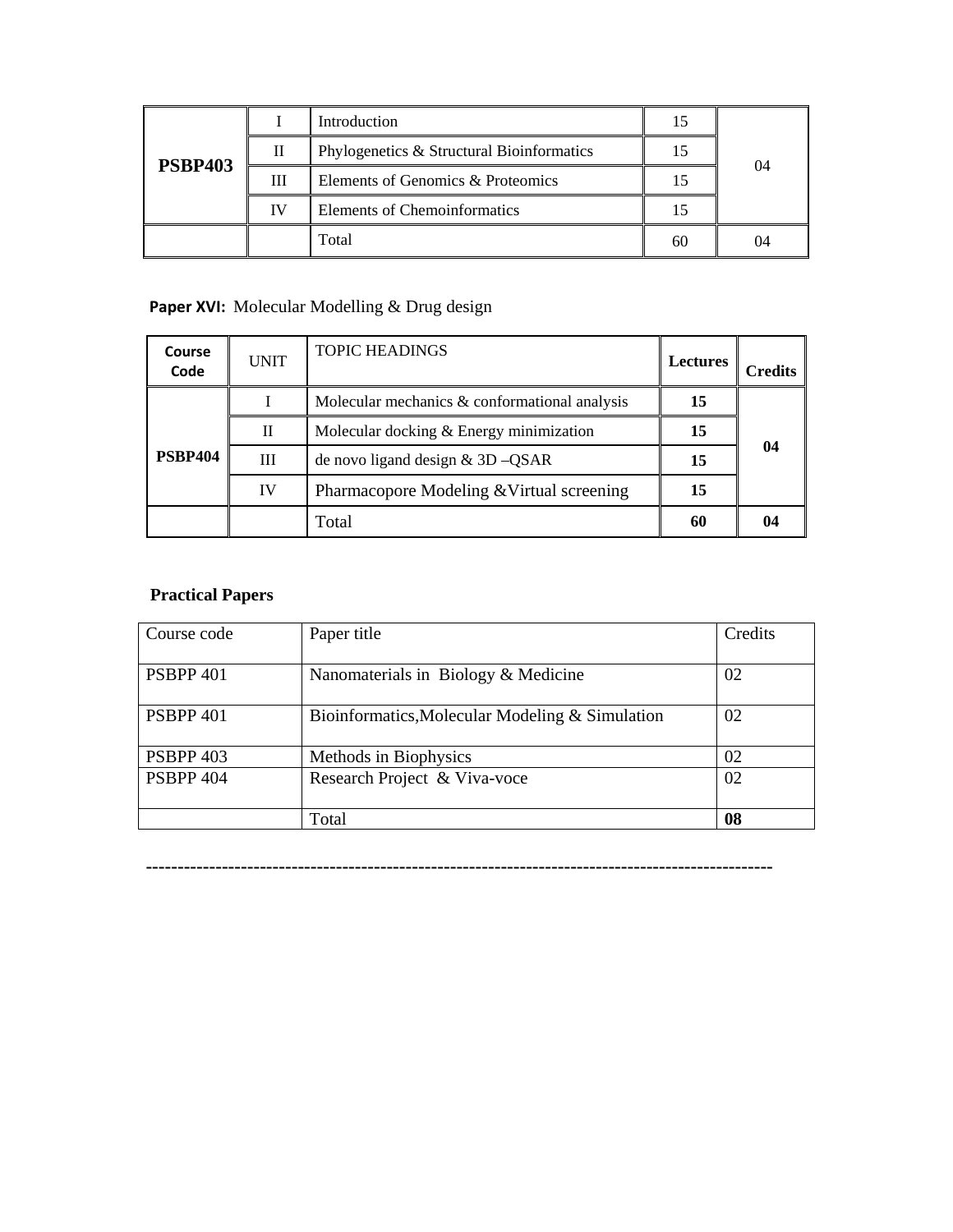#### **Syllabus details**

# **SEMESTER IV Paper XIII: MEDICAL BIOPHYSICS : PSBP 401**

| Course<br>code     | Title                     | Credit:04           |
|--------------------|---------------------------|---------------------|
| <b>PSBP</b><br>401 | <b>MEDICAL BIOPHYSICS</b> | <b>Lectures: 60</b> |

# *Unit I: Biophysical Aspects of Radiotherapy:* **15lectures**

Tumour Biology, Growth Kinetic Factors, Cell Cycle, Potentially Doubling Time, Volume Doubling Time, Cell Loss Factor, Studies with Transplanted Tumour System, Basis of Fractionated Radiotherapy, Brachytherapy, 4 R's of Fractionated Radiotherapy, Causes of Clinical Radioresistance and Approaches to Overcome Radioresistane. New Modalities of Radiotherapy, Light Ion Particles, Neutrons, Boron Capture Therapy, Radiolabelled Immunotherapy, Recent Developments, Bio- Effect Models for Radiotherapy, Strandquist's Cube Root Rule, NSD, TDF, BED, Application of LQ Model in Developing Bio-effect Models for Radiotherapy

#### **Unit II***: Physics of Radiotherapy and Diagnostic Radiology:* **15 lectures**

Physical Principles of X-Ray Diagnosis - Interactions of X-Rays with Human Body, Differential Transmission of X-Ray Beam, Spatial Image Formation, Visualization of Spatial Image, Image Quality - Density, Contrast, Detail and Definition Of Radiographs, Choice of kV, mA, Filtration, FSD, Screens, Films, Grids, Contrast Media. CT Scanners and Their Applications, Overview of Digital Subtraction Radiography and Mammography.

Scope of Radiotherapy - Beam Therapy and Brachytherapy, Construction and Working Principles of Radiotherapy Delivery Devices - Telecobalt Unit, Medical Electron Linear Accelerator, Remote after Loading Brachytherapy Units, Output and Source Strength Measurements, Central Axis Dosimetry Parameters, Overview of Modern Radiotherapy Techniques, Need and Necessity of Quality Assurance Programme in Radiotherapy.

# **Unit III:** *Introduction to Nuclear Medicine*: **15 lectures**

Unsealed Sources, Production of Radionuclides Used in Nuclear Medicine - Reactor and Accelerator Based Radionuclides, Radionuclide Generators and their Operation Principles, assessment of radiochemical purity of radiopharmacutical, particle sizing, stability & pyrogne testing. Principle of localization & usages of radiopharmaceuticals, General Concepts of Radionuclide Imaging. Principal of dynamic studies in radiation medicine imagine of their various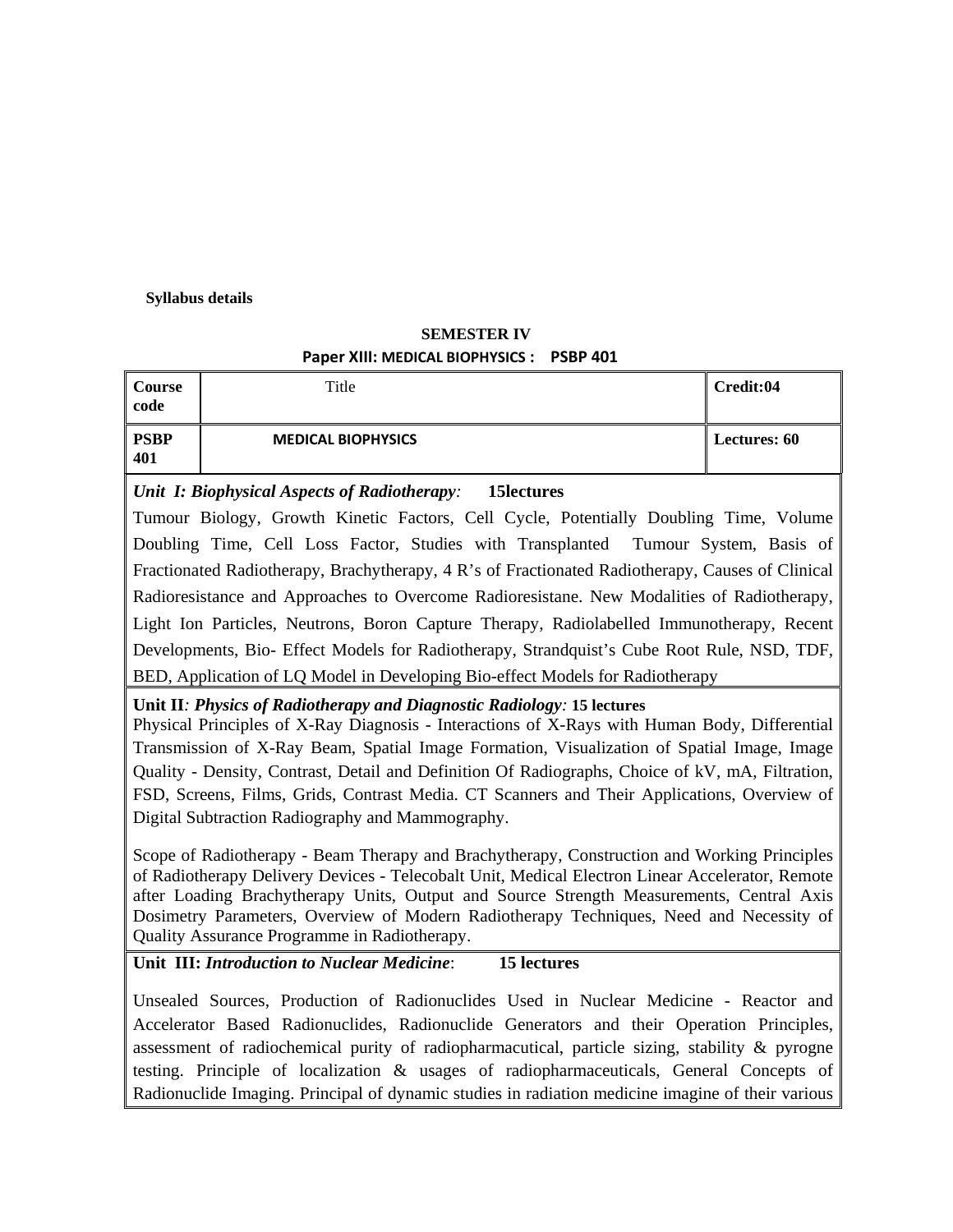body organs. Physics of Positron Emission Tomography and Cyclotron, Operational Characteristics of Scanners, Magnetic Resonance Imaging. Absorption Studies using labelled Compounds, Quality Control in Radiation Medicine .

## **Unit IV:** *Basic Radiation Protection :* **15 lecture**

Basic Principles of Radiation Protection, Justification, Optimization and Dose Limitation. Practical Aspects of Implementation of Radiation Protection in Medical Applications, Regulatory Aspects of Radiation Protection. Medical radioprotection in children.

Diathermy: shortwave & microwave diathermy, thermal response of tissues, use of diathermy in therapy. Effect of heat and cold on body tissues, application in therapy and contradiction for use.

# **Paper XIII: PSBP : Nanomaterial in Biology & Medicine**

| Course code    | Title                               | Credits: 04       |
|----------------|-------------------------------------|-------------------|
| <b>PSPB402</b> | Nanomaterials in Biology & Medicine | Total Lectures:60 |
|                |                                     |                   |

**Unit I**: *Introduction*: **15 lectures**.

Origins of nanotechnology, nanoscience, the unit nanometer, Types of nanomaterials, Silver, Gold, Zinc oxide, quantum dots, CdSe, dendrimers, nanotubes, nanocrystals etc. Properties of nanomaterials (optical, magnetic, electric, thermal, mechanical, catalytic etc), Nanomotors in biological system: ATP synthase, flagellar motor in bacteria, etc.

# **Unit II**: *Biosynthesis and characterization of Nanomaterials*: **15 lectures**

Concepts of bottom- up approach, top-down approach. Principles of gas & liquid phase synthesis of nanoparticles, Introduction of synthesis of nanoparticles using physical, chemical and biological route. Synthesis of various nanomaterials from bacteria, fungi, plants, algae, DNA & protein templates etc.

Sample preparation, visualization of nanoparticles by Scanning Electron Microscope, Transmission Electron Microscope, Atomic Force Microscope, X-ray diffraction, light scattering techniques. Electron photon interactions in Raman Spectroscopy of Nanostructures- FTIR.

# **Unit III**: *Nanotoxicology*: **15 Lectures**

Interaction of nanoparticles with biological systems likes Cells, Cell membrane, tissues, proteins, DNA , RNA, Enzymes etc, impact on structural and functional properties of biological molecules. Pharmaceutical developments based on cytotoxicity of nanoparticles: supermolecular strategies and study of biological interactions, Nanoparticles and immune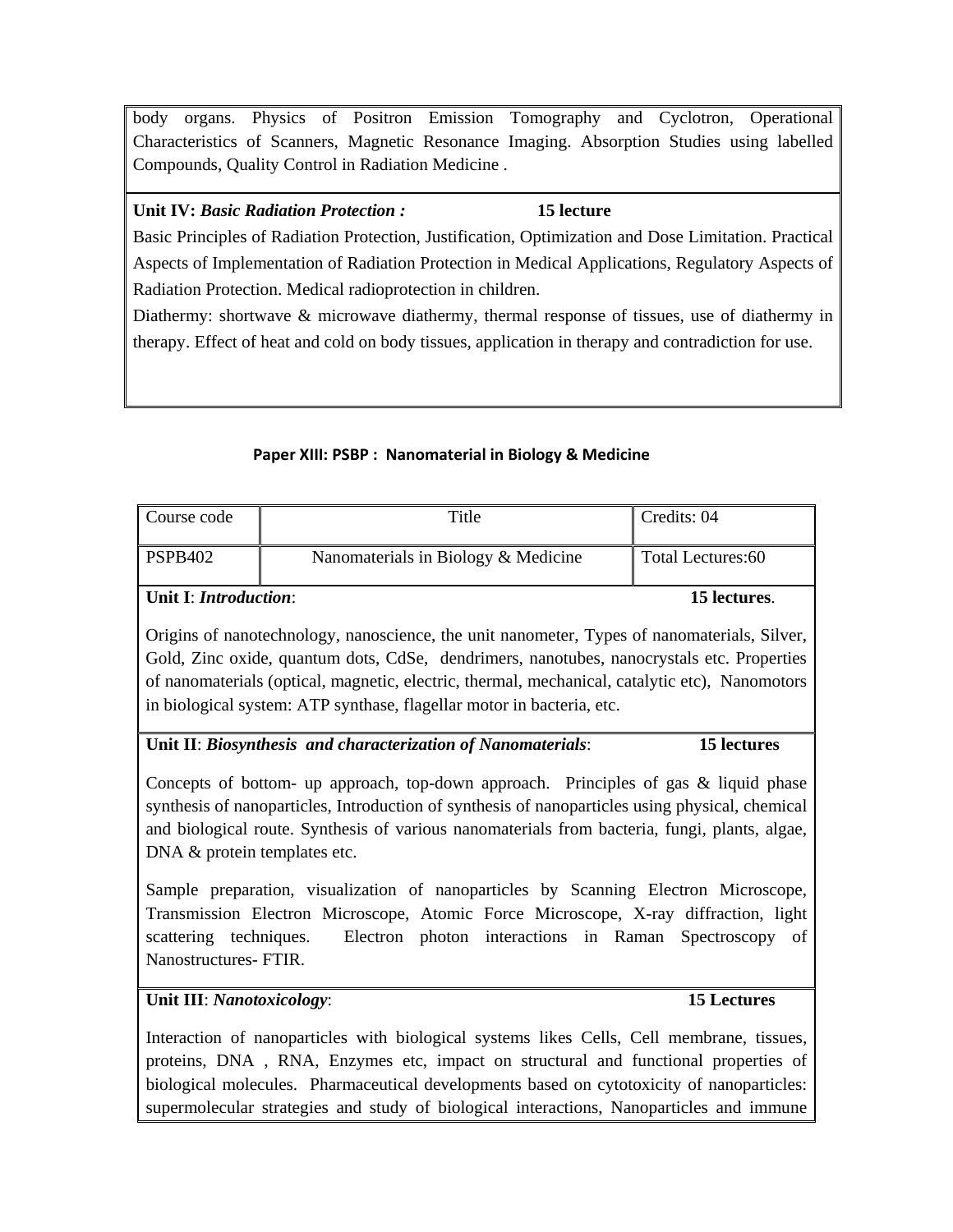system, biocompatibility and health effects of nanoparticles.

# **Unit IV**:*Applications of nanomaterials in biology & Medicine*: **15 Lectures**

 Functionalization of nanoparticles, chemical sensor, biosensors, drug delivery, nanoprobes, nanocomposite in tissue engineering. Nanoparticles for gene delivery system and targeted drug delivery, antibacterial, antiviral and antifungal agents, neurodegenerative disorder etc. Nanoparticles for diagnosis, implants & prostheses, biodefence.

## **Paper XV**: : **PSBP403 : Elements of Bioinformatics & Chemoinformatics**

| Course code    | Title                                                                                                                                                                                                                                                                                                                                                                                                                                                                                                                                                                                                                       | Credits: 04       |
|----------------|-----------------------------------------------------------------------------------------------------------------------------------------------------------------------------------------------------------------------------------------------------------------------------------------------------------------------------------------------------------------------------------------------------------------------------------------------------------------------------------------------------------------------------------------------------------------------------------------------------------------------------|-------------------|
| <b>PSBP403</b> | <b>Elements of Bioinformatics &amp; Chemoinformatics</b>                                                                                                                                                                                                                                                                                                                                                                                                                                                                                                                                                                    | Total Lectures:60 |
|                | <b>Unit I Introduction:</b> Introduction to Bioinformatics and Biological databases, Major Bioinformatics<br>Resources, Types of databases, Sequence databases: formats, organisation and query systems,<br>Nucleotide sequence databases and protein sequence databases. Information & retrieval from<br>biological databases : Database Search algorithms - FASTA & BLAST.<br><b>Gene prediction:</b> Gene prediction programs in prokaryotes and eukaryotes.<br><b>Promoter &amp; Regulatory Elements Prediction:</b> Program for promoter and regulatory elements<br>prediction in prokaryotes and eukaryotes.<br>(15L) |                   |

**Unit II Phylogenetics & Structural Bioinformatics**: Terminology, forms of tree representation, gene phylogeny vs species phylogeny. Molecular phylogeny methods – distance based, character based; programs for construction of phylogentic trees.

**Structural Bioinformatics**: Pair-wise and multiple sequence alignment, Sequence alignment algorithms, Pairwise alignment algorithms (Global & Local), Multiple sequence alignment, Sequence identity, similarity and homology concepts, scoring matrices, scoring functions, algorithms, profiles and HMMs, prediction of protein motifs and protein domains, derived databases : patterns, profiles, motif and domain. Prediction of secondary and tertiary structure of proteins, homology modelling, threading, ab initio prediction. **(15L)**

# **Unit III Elements of Genomics & Proteomics**:

Genome mapping, assembly and comparison Functional Genomics - sequence based, microarray based approaches.

Proteomics – protein expression analysis, posttranslational modification, protein-protein interaction **(15L)**

## **Unit IV Elements of Chemoinformatics**:

Representation of molecular structures –Graphs, connection tables, linear notations, canonical representation, Structure and substructure searching algorithms, Reaction databases, representation of patents and patent databases, Relational databases for molecules. (**15L)**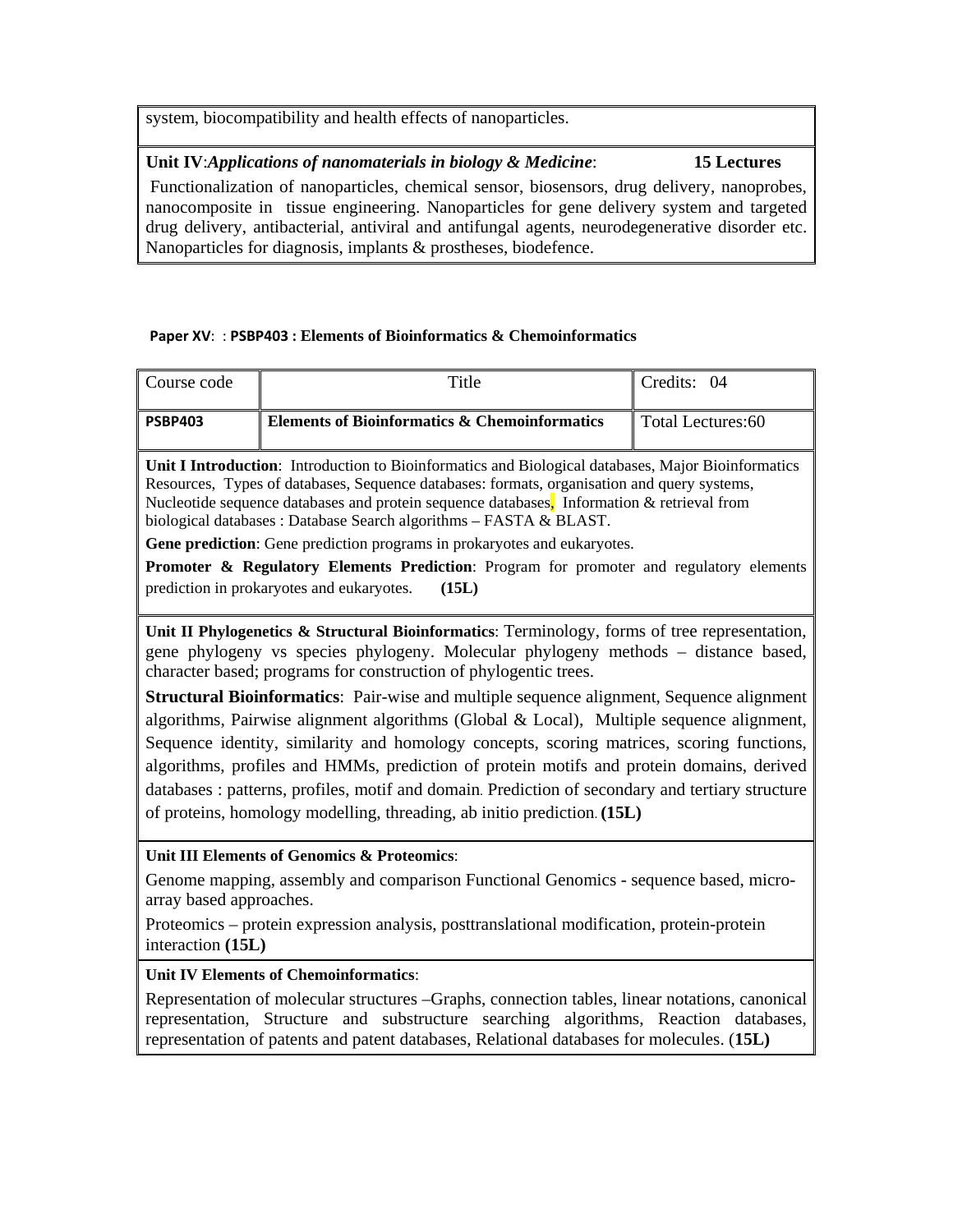# **Paper XVI: Molecular Modeling and Drug Design: PSBP 404**

| Course Code                                                                                                                                                                                                                                                                                                                                                                                                                                                                                                                                                               | Title                                        | <b>Credits: 04</b>                     |  |  |
|---------------------------------------------------------------------------------------------------------------------------------------------------------------------------------------------------------------------------------------------------------------------------------------------------------------------------------------------------------------------------------------------------------------------------------------------------------------------------------------------------------------------------------------------------------------------------|----------------------------------------------|----------------------------------------|--|--|
| <b>PSBP 404</b>                                                                                                                                                                                                                                                                                                                                                                                                                                                                                                                                                           | <b>Molecular Modelling &amp; Drug Design</b> | <b>Total</b><br><b>Lectures</b><br>:60 |  |  |
| Unit I: Molecular mechanics & conformational analysis:<br><b>Molecular Mechanics</b> and the forcefield. General form of a generic force field, force field<br>parametrization.<br>Comparison between the different forcefields in existence at present time<br>Conformational analysis: Systematic search, Monte Carlo simulations, Molecular dynamics<br>simulations, distance geometry, strengths and limitations of each method                                                                                                                                       |                                              |                                        |  |  |
| Unit II Molecular docking & Energy minimization: Docking by energy minimization,<br>superimposition, molecular dynamics, Metropolis Monte Carlo, genetic algorithms, build-up<br>approach. Different types of scoring function, examples of successful application of docking<br>Energy minimization: Steepest descents, conjugate gradients, Newton Raphson method, advantages<br>and limitations of each method.                                                                                                                                                        |                                              |                                        |  |  |
| Unit III: de novo ligand design & 3D -QSAR:<br>Classes of de novo ligand design – active site analysis methods, whole-molecule methods,<br>connection methods, random connection and disconnection methods, e.gs of successful application<br>of de novo ligand design. Fragment based drug design, Successful applications of de novo drug<br>design.<br>3D-QSAR: CoMFA and CoMSIA. Mention of other 3D-QSAR techniques and introduction to the<br>4 <sup>th</sup> , 5 <sup>th</sup> and 6 <sup>th</sup> dimension in QSAR. 3D-QSAR methods other than CoMFA and CoMSIA. |                                              |                                        |  |  |
| Unit IV Pharmacopore Modeling & Virtual screening:<br>Techniques of developing a pharmacophore map covering both ligand based and receptor based<br>approaches, incorporating additional geometric features into a 3D pharmacophore, use of a<br>pharmacophore model in drug design,.<br>Virtual Screening based on similarity, docking, pharmacophore maps and filters for drug-likeness<br>and ADME.                                                                                                                                                                    |                                              |                                        |  |  |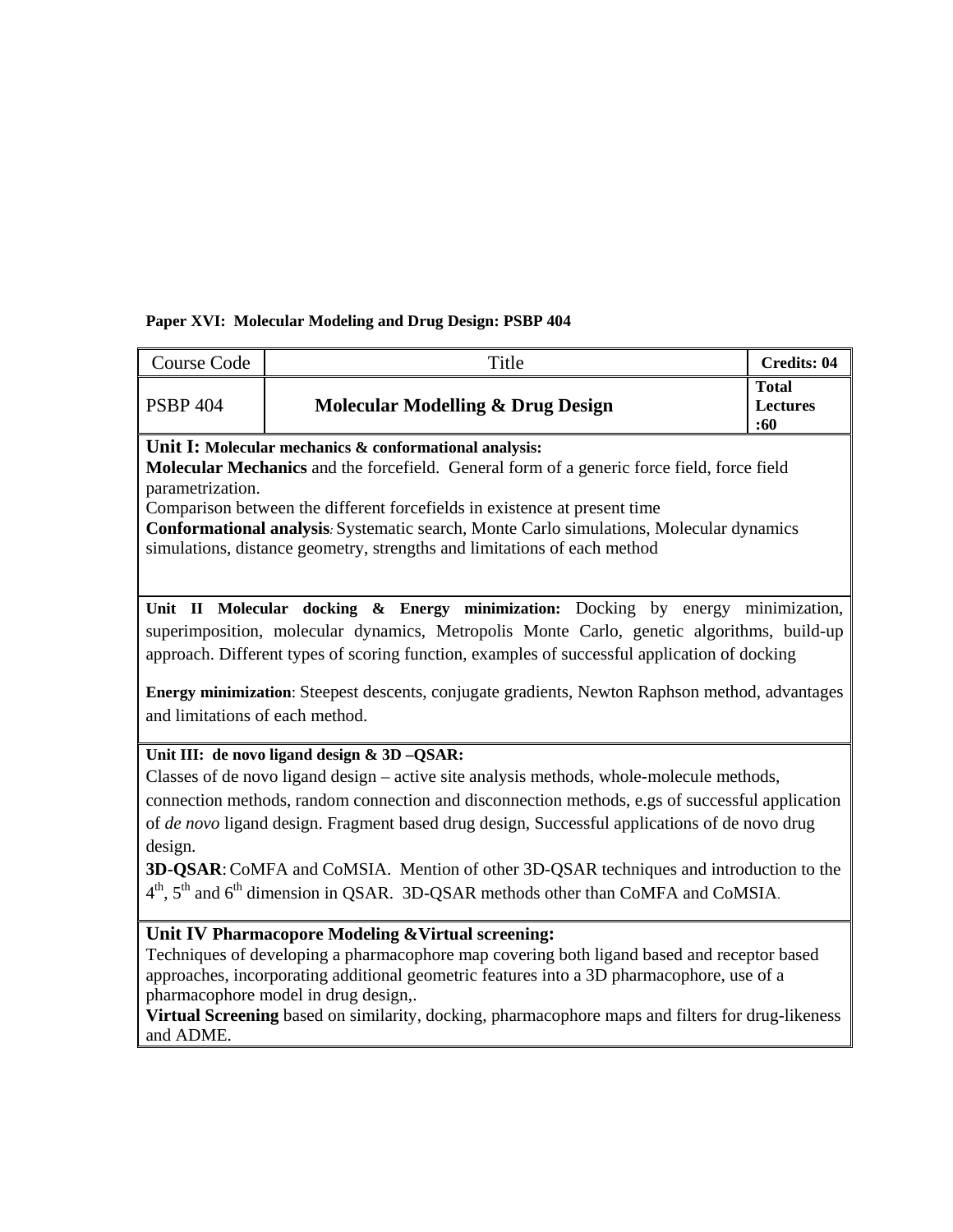# **Practical**

|                 | Nanomaterials in Biology & Medicine                                                                                                                                                                                                                                                                                                                                                                                                                                                                                                                                                                            |    |  |
|-----------------|----------------------------------------------------------------------------------------------------------------------------------------------------------------------------------------------------------------------------------------------------------------------------------------------------------------------------------------------------------------------------------------------------------------------------------------------------------------------------------------------------------------------------------------------------------------------------------------------------------------|----|--|
| PSBPP401        | 1. Synthesis of metallic nanoparticles using<br>physical methods (Silver, gold, Zinc<br>oxide, TiO2, Cd etc).<br>2. Synthesis of nanoparticles using chemical<br>methods<br>Synthesis of nanoparticles using<br>3.<br>biological methods like Plants, organisms,<br>proteins and DNA templates.<br>4. Characterization of nanoparticles using<br>UV, Visible spectroscopy, Dynamic Light<br>Scattering.<br>5. Characterization of nanoparticles using<br>XRD, SEM & AFM etc (Demo)<br>To demonstrate interaction of<br>6.<br>nanoparticles with biological systems.<br>7. Biofunctionlization of nanoparticles | 02 |  |
| <b>PSBPP402</b> | <b>Bioinformatics, Molecular Modelling &amp;</b><br>Simulation.<br><b>Bioinformatics, Molecular Modelling &amp;</b><br>Simulation.<br>Database searches, exploring Bioinformatics<br>resources - NCBI, EBI, ExPASY, PUBMED &<br>Entrez.<br>Nucleic acid sequence databases ; search &<br>retrieval: Genbank, EMBL, DDBJ.<br>Protein sequence databases: Uniprot KB,<br>Genpept.<br>Database similarity searches & Pairwise sequence<br>alignment - Global & Local.                                                                                                                                             | 02 |  |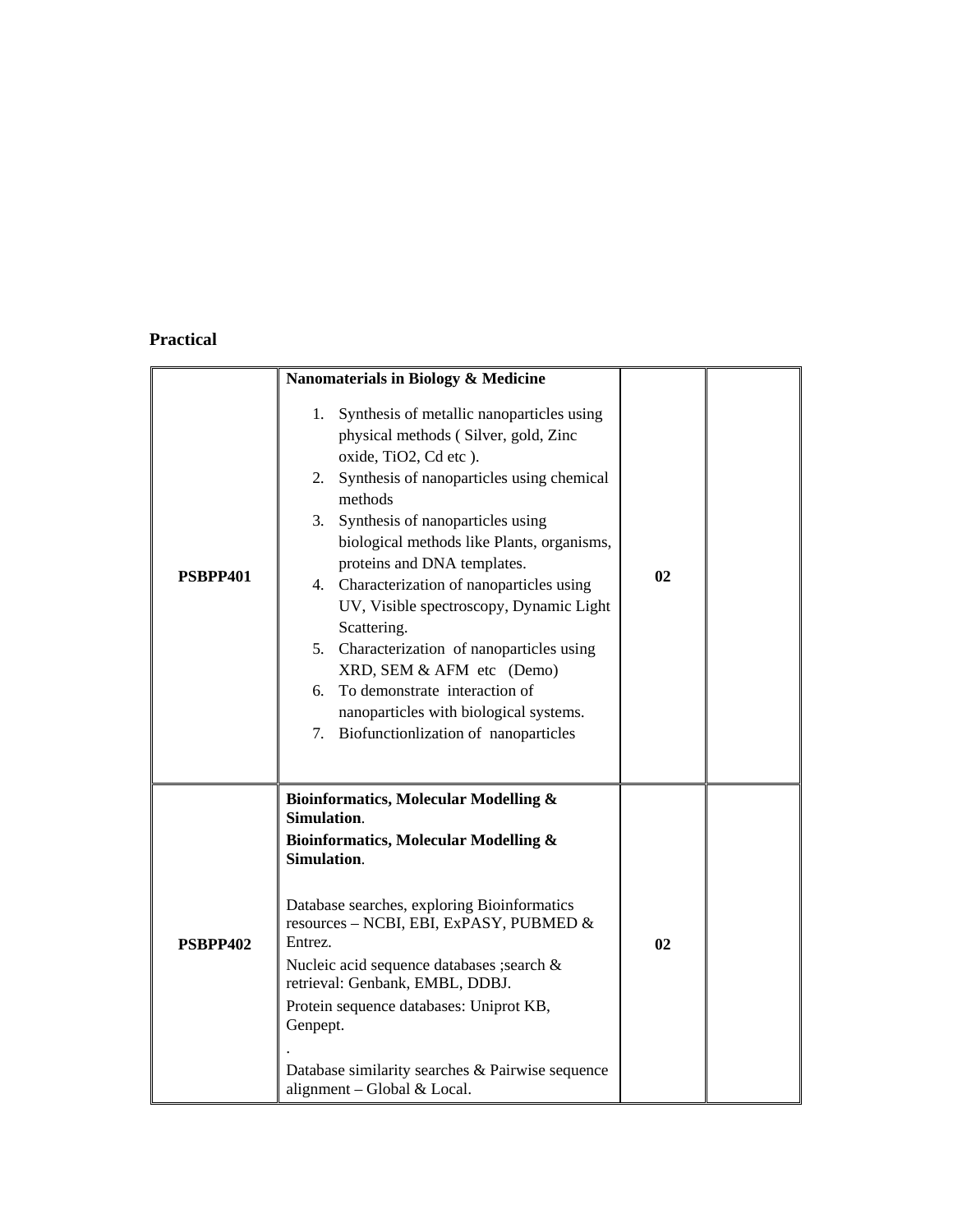|                  | BLAST suit of programs, FASTA versions.                                            |    |  |
|------------------|------------------------------------------------------------------------------------|----|--|
|                  | Multiple sequence alignment & Motif Detection                                      |    |  |
|                  | Phylogenetic analysis: Constructing & Refining a                                   |    |  |
|                  | Multiple Sequence Alignment, Constructing a                                        |    |  |
|                  | distance based phylogenetic tree, Constructing a                                   |    |  |
|                  | Maximum parsimony tree, Constructing a Quartet                                     |    |  |
|                  | Puzzling Tree, Constructing a maximum<br>likelihood tree using genetic alogorithm, |    |  |
|                  | constructing a phylogenetic tree using Bayesian                                    |    |  |
|                  | Inferance.                                                                         |    |  |
|                  | <b>Methods in Biophysics</b>                                                       |    |  |
|                  |                                                                                    |    |  |
| <b>PSBPP403</b>  | Isolation of chloroplast and study of<br>1.                                        |    |  |
|                  | evolution of oxygen by DCPIP method.                                               |    |  |
|                  | 2. Isolation of chlorophyll from plant and its                                     |    |  |
|                  | absorption spectra.                                                                |    |  |
|                  | 3. Isolation of subcellular particles and                                          |    |  |
|                  | assays of markers enzymes using                                                    |    |  |
|                  | differential centrifugation method.                                                |    |  |
|                  | 4. Kinetic study of enzyme inhibitors:                                             |    |  |
|                  | Competitive and non-competitive.                                                   |    |  |
|                  | Separation of biological samples using<br>5.<br>paper chromatography               | 02 |  |
|                  | Study of membrane equilibria and ligand<br>6.                                      |    |  |
|                  | binding studies by dialysis method.                                                |    |  |
|                  | 7.<br>Study of Biological samples by Raman                                         |    |  |
|                  | Spectra and FTIR spectra.                                                          |    |  |
|                  | 8. To synthesize polyacrylamide using free                                         |    |  |
|                  | radical initiator and to characterize using                                        |    |  |
|                  | IR/Raman spectroscopy.                                                             |    |  |
|                  |                                                                                    |    |  |
|                  | To study the rate of DNA polymerase reaction by                                    |    |  |
|                  | Raman /IR spectroscopy.                                                            |    |  |
| <b>PSBPP 404</b> | Research Project & viva voce                                                       | 02 |  |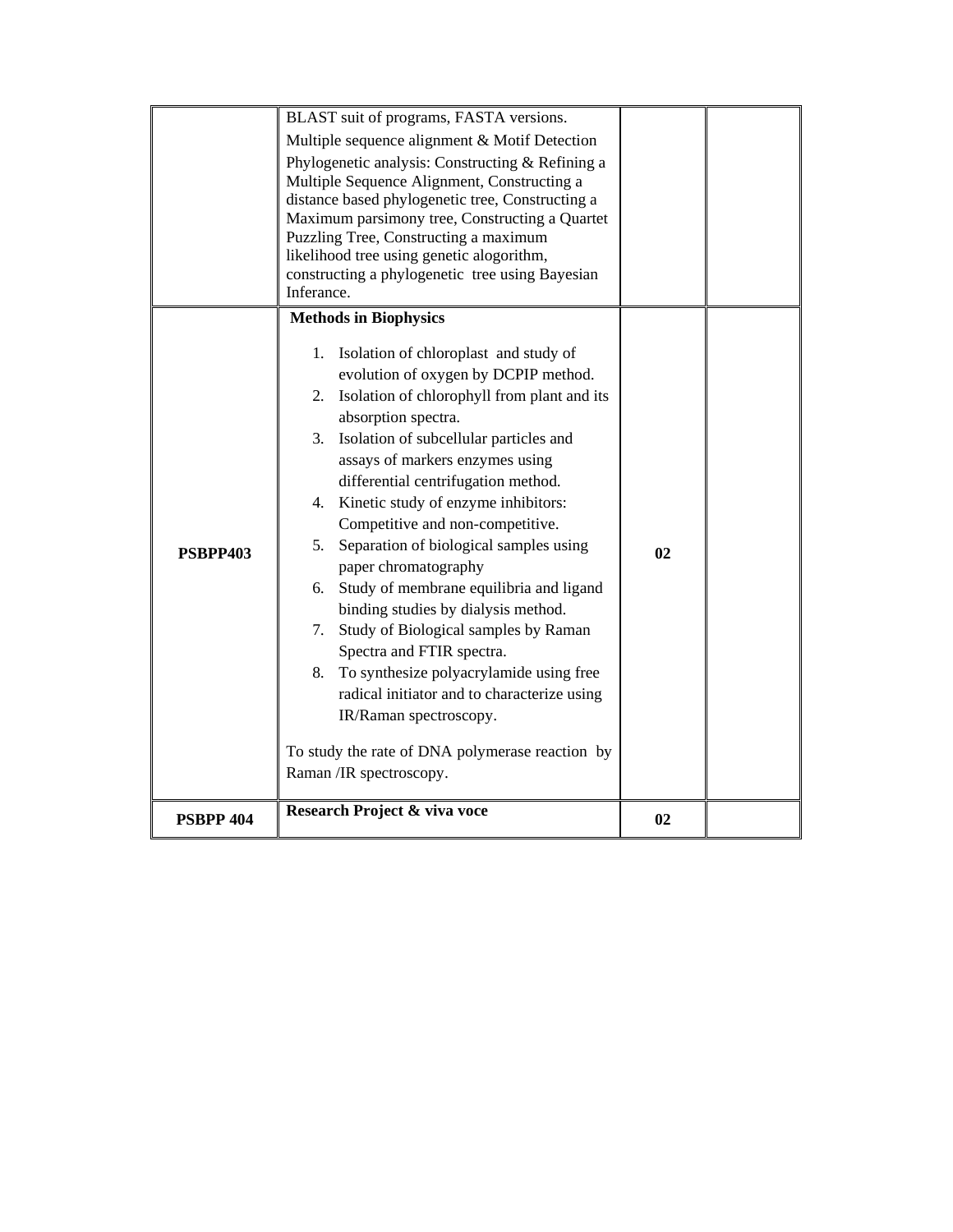#### **References:**

1. Fundamental and Radiobiology (1966)  $2<sup>nd</sup>$  Edition Bacq Z.H.

Alexander P., Pergammon Press, New York.

- 2. Radiation Biophysics (1990) Alpen E.L.Printice hall, Engel Wood.
- 3.Radiation Chemistry (1973) Hughes G. Clarendon Press,
- 4. Polymers as Biomaterials Ed. By Shalaby W., Shalaby W. Plaenum press, N, Y.(1984)
- 5. Introduction physics of nuclear medicine by Chandra, R.
- 6. Nuclear Medicine by Lelle, R.D.
- 7. Technology and interpretation of nuclear medicine procedures by Sodee. D.B. and Early, R.J
- 8. Nuclear Medicine by Wagnar, H.N.
- 9. Medical physic by Cameron J.R.
- 10. Radiation Biology, Alison P. Casserette
- 11.Radiation Biophysics by J.Kiefer
- 12. Radiobiology for Radiation Therapy, by Eric Hall
- 13.Radiobiological Basis of Radiotherapy G.G.Steel
- 14. Radiation Protection, Shapiro
- 15. The Physics of Radiation Therapy, Faiz M. Khan
- 16. Molecular Modelling Principles and Applications, Leach A. R., Prentice Hall.
- 17. Practical Application of Computer-Aided Drug Design, Ed. Charifson P., Marcel Dekker Inc.
- 18. 3D QSAR in Drug Design: Theory, Methods and Applications, Ed. Kubinyi H., Ledien ESCOM.
- 19. Molecular Modelling and Simulation -An Interdisciplinary Guide, Schlick T., Springer
- 20. Biomedical Nanotechnology, Neelina H. Malsch (2005), Taylor & Francis.
- 21. Nanochemistry, G B Sergeev,(2006), Elsevier**.**
- 22. Bioinformatics A Practical Approach, Shui Qing Ye (2008), Chappman & Hall/CRC**.**
- 23. Handbook of Biophotonics, Vol II, V. Tuchin, A. Chiou, S.tefan H, (2012) Wiley
- 24. Raman Spectroscopy, Fullerens & Nanotechnology, Maher S Amer (2010) RSC Publ.
- 25. Introductory Biophysics, James C & J Q Tran (2011), John & Bartlet India Pvt Ltd
- 26. Biophysics A Physiological Approach, Patric F Dillon (2012) Cambridge Univ. Press
- 27. Comprehensive Biophysics, Volume I-IX, Edward H Egelman (2012) Elsevier.
- 28. Text Book of Medical Biophysics, Eleventh Edition, Guyton & Hall, Elsevier
- 29. Physiology, Biophysics and Biomedical Engineering , Andrew W Wood (2012) CRC Press
- 30. Introduction to experimental Biophysics, Jay Nadeau (2012) CRC Press
- 31. Methods in Molecular Biophysics, Igor N Serdyuk,N R Zaccai, Joseph Z (2007), Cambridge University Press.